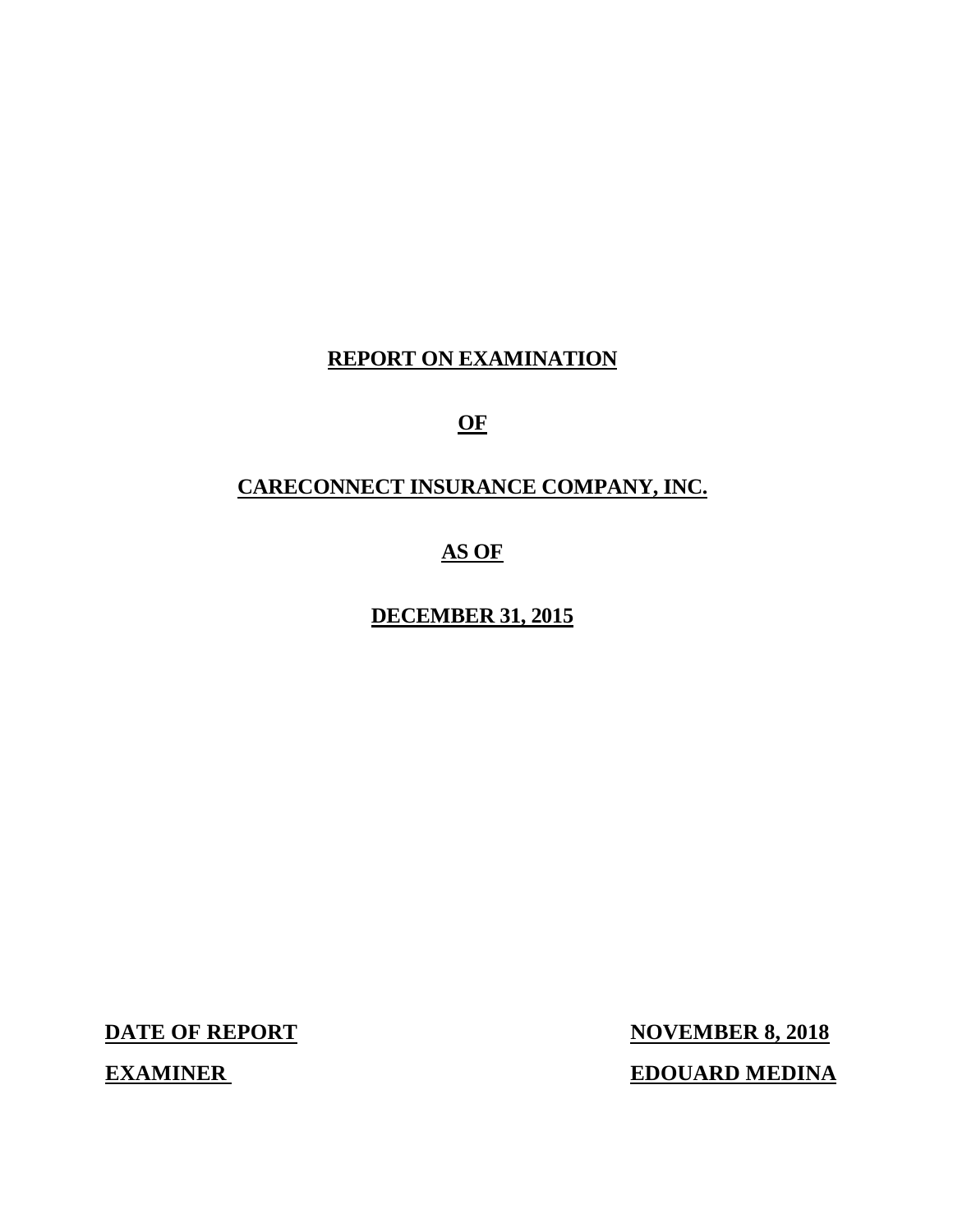# **TABLE OF CONTENTS**

| <u>ITEM NO.</u> |                                                                                      | <b>PAGE NO.</b>            |
|-----------------|--------------------------------------------------------------------------------------|----------------------------|
| 1.              | Scope of the examination                                                             | $\overline{2}$             |
| 2.              | Description of the Company                                                           | $\overline{4}$             |
|                 | A. Corporate governance<br>B. Territory and plan of operation<br>C. Reinsurance      | 4<br>$\boldsymbol{7}$<br>8 |
|                 | D. Holding company system<br>E. Accounts and records                                 | 9<br>15                    |
| 3.              | <b>Financial Statements</b>                                                          | 17                         |
|                 | A. Balance sheet<br>B. Statement of revenue, expenses and capital and surplus        | 18<br>19                   |
| 4.              | Claims unpaid                                                                        | 20                         |
| 5.              | Premium Deficiency Reserve                                                           | 20                         |
| 6.              | Market conduct activities                                                            | 21                         |
|                 | A. Prompt Pay Law<br><b>B.</b> Grievance/Utilization Review<br>C. Agents and brokers | 22<br>24<br>26             |
| 7.              | Subsequent events                                                                    | 29                         |
| 8.              | Summary of comments and recommendations                                              | 31                         |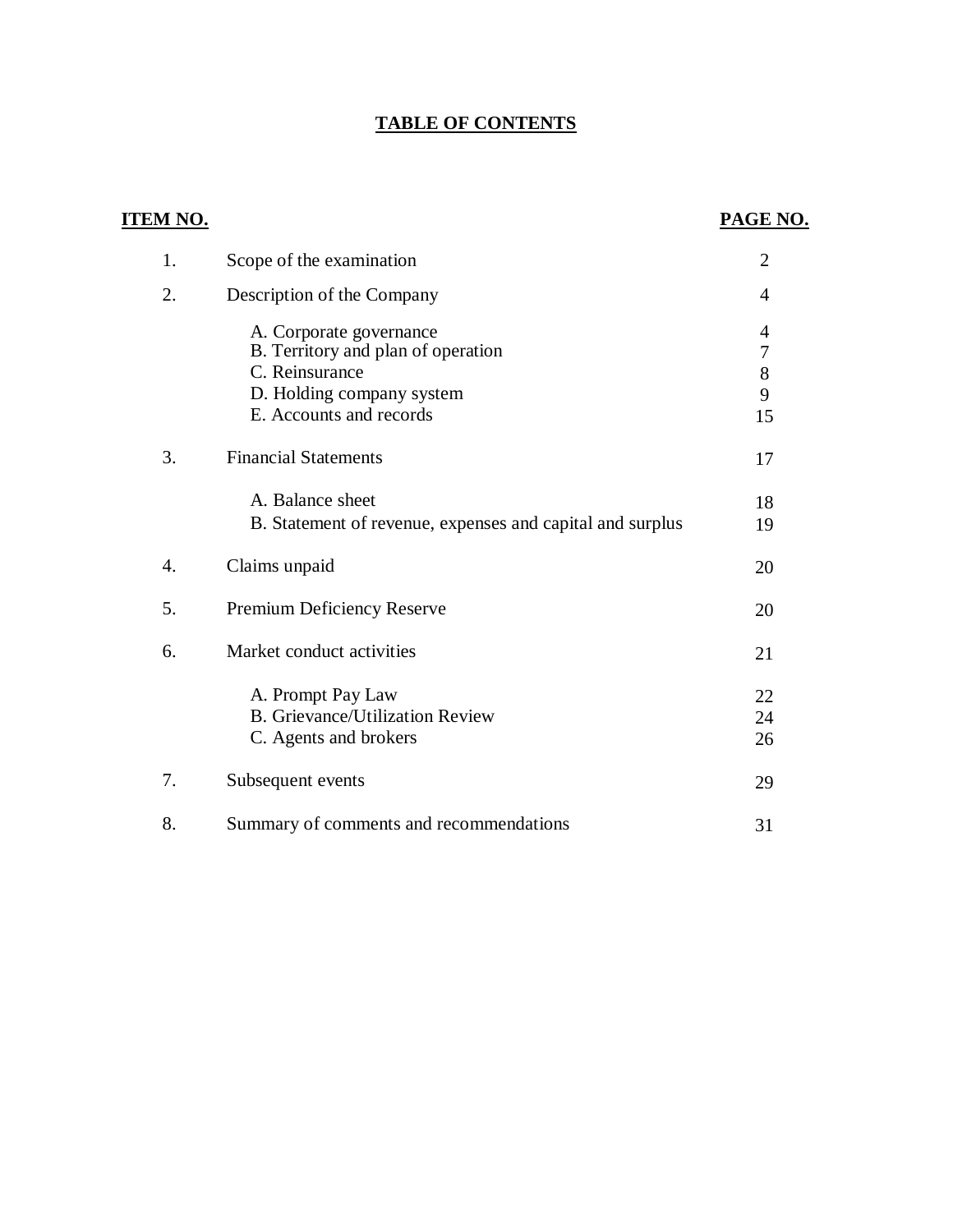

Andrew M. Cuomo **Maria T. Vullo** Andrew M. Cuomo **Maria T. Vullo** Andrew M. Cuomo **Maria T. Vullo** Andrew M. Cuomo **Maria T. Vullo** Governor Superintendent Superintendent Superintendent Superintendent Superintendent Superintendent Superintendent Superintendent Superintendent Superintendent Superintendent Superintendent Superintendent Superintendent Sup

November 8, 2018

Honorable Maria T. Vullo Superintendent of Financial Services Albany, New York 12257

Madam:

Pursuant to the provisions of the New York Insurance Law, and acting in accordance with the instructions contained in Appointment Number 31509, dated July 20, 2016, attached hereto, I have made an examination into the condition and affairs of CareConnect Insurance Company, Inc., formerly North Shore-LIJ CareConnect Insurance Company, Inc., an accident and health insurer licensed pursuant to Article 42 of the New York Insurance Law, as of December 31, 2015, and submit the following report thereon.

The examination was conducted at the home office of CareConnect Insurance Company, Inc. located at 2200 Northern Boulevard, East Hills, New York 11548.

Wherever the designations the "Company" or "CareConnect" appear herein, without qualification, they should be understood to indicate CareConnect Insurance Company, Inc.

Wherever the designations the "Department" or "DFS" appear herein, without qualification, they should be understood to indicate the New York State Department of Financial Services.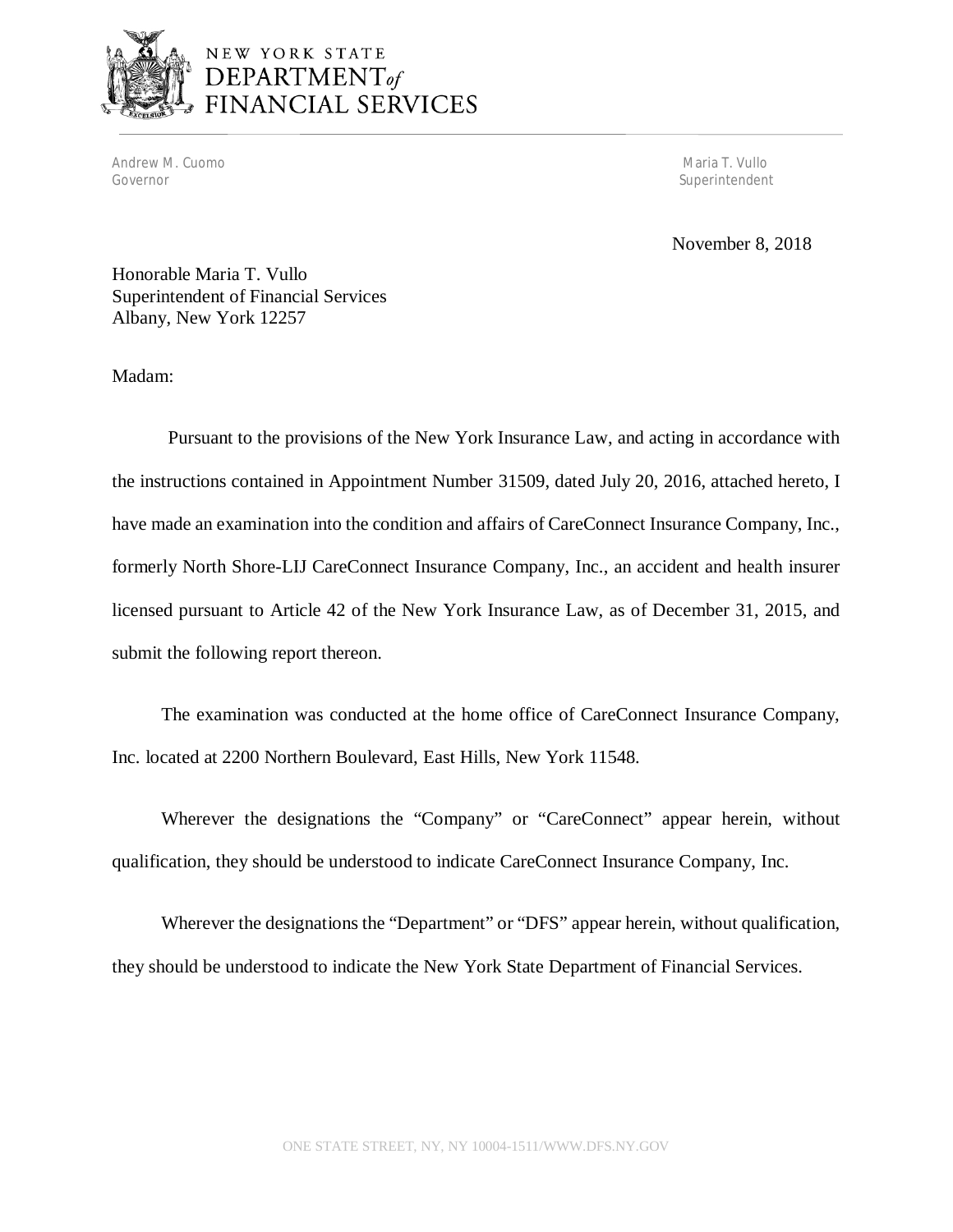#### 1. **SCOPE OF THE EXAMINATION**

We have performed our single state examination of CareConnect Insurance Company, Inc. This examination of the Company was a combined (financial and market conduct) examination and covered the period July 17, 2013 through December 31, 2015. It is the Company's first examination. The financial component of the examination was conducted as a financial examination as defined in the National Association of Insurance Commissioners ("NAIC") *Financial Condition Examiners Handbook, 2016 Edition* ("the Handbook"). The examination was conducted observing the guidelines and procedures in the Handbook. Where deemed appropriate, by the examiner, transactions occurring subsequent to December 31, 2015 were also reviewed.

The financial portion of the examination was conducted on a risk-focused basis in accordance with the provisions of the Handbook, which provides guidance for the establishment of an examination plan based on the examiner's assessment of risk in the Company's operations and utilizes that evaluation in formulating the nature and extent of the examination. The examiner planned and performed the examination to evaluate the Company's current financial condition, as well as to identify prospective risks that may threaten the future solvency of CareConnect.

The examiner identified key processes, assessed the risks within those processes and assessed the internal control systems and procedures used to mitigate those risks. The examination also included an assessment of the principles used and significant estimates made by management, an evaluation of the overall financial statement presentation, and determined management's compliance with the Department's statutes and guidelines, Statutory Accounting Principles, as adopted by the Department, and NAIC annual statement instructions.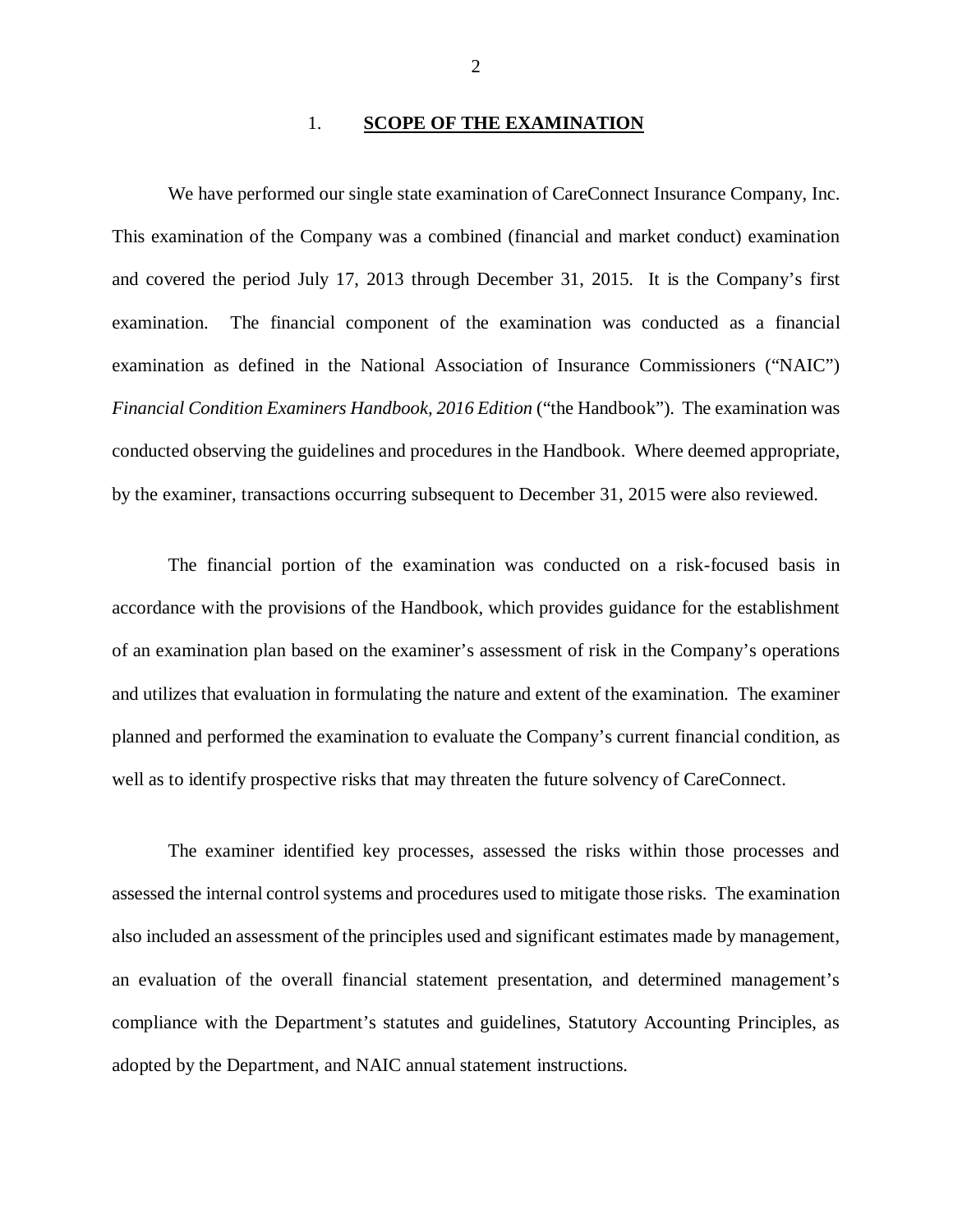Information concerning the Company's organizational structure, business approach and control environment were utilized to develop the examination approach. The examination evaluated the Company's risks and management activities in accordance with the NAIC's nine branded risk categories. These categories are as follows:

- Pricing/Underwriting
- Reserving
- Operational
- Strategic
- Credit
- Market
- Liquidity
- Legal
- Reputational

The examination also evaluated the Company's critical risk categories in accordance with

the NAIC's ten critical risk categories. These categories are as follows:

- Valuation/Impairment of Complex or Subjectively Valued Invested Assets
- Liquidity Considerations
- Appropriateness of Investment Portfolio and Strategy
- Appropriateness/Adequacy of Reinsurance Program
- Reinsurance Reporting and Collectability
- Underwriting and Pricing Strategy/Quality
- Reserve Data
- Reserve Adequacy
- Related Party/Holding Company Considerations
- Capital Management

The Company was audited annually, for the years 2014 and 2015, by the accounting firm

Ernst & Young LLP. CareConnect received an unmodified opinion in each of those years. A

review was also made of the Company's Enterprise Risk Management program.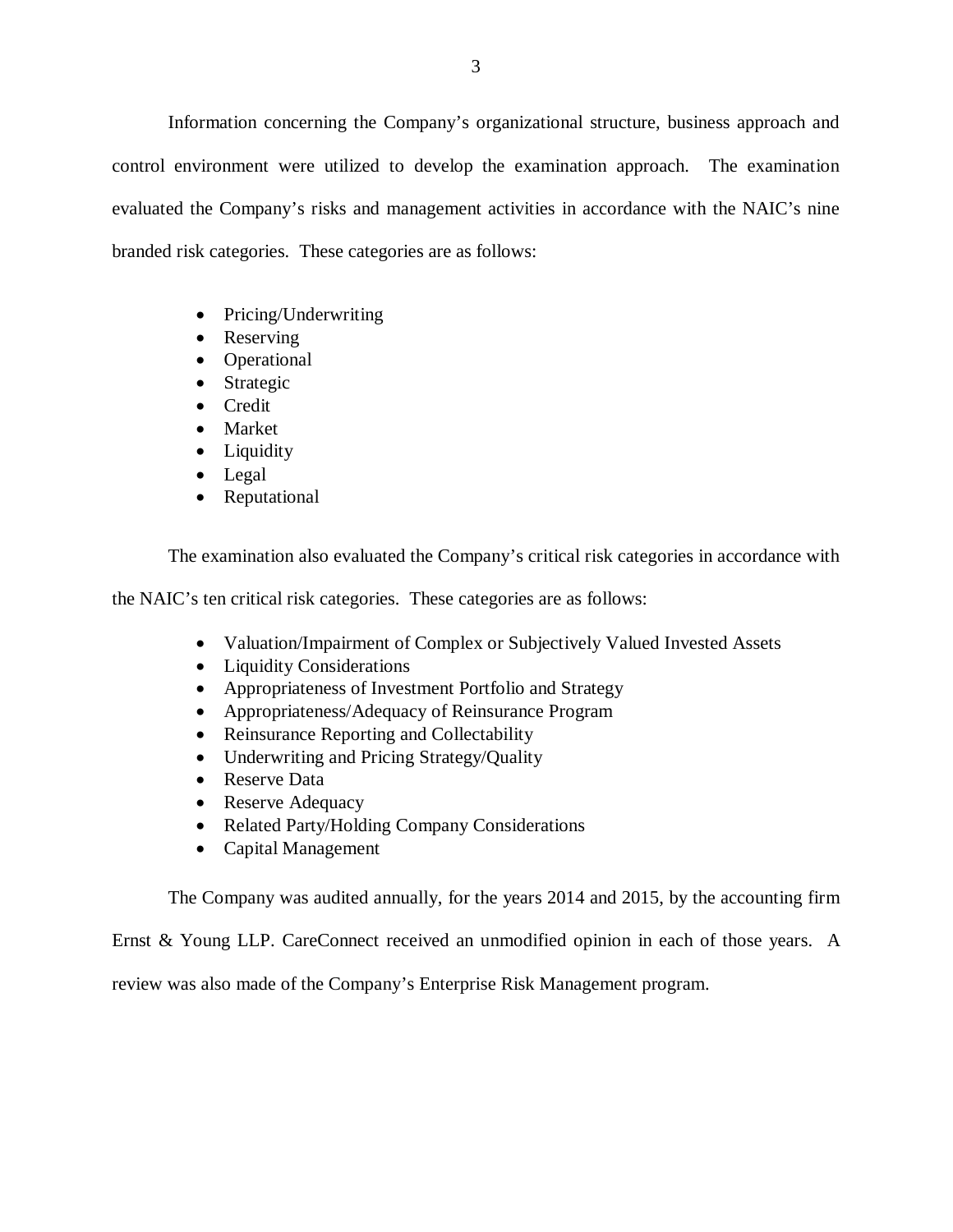During this examination, an information systems review was made of the Company's computer systems and operations on a risk-focused basis, in accordance with the provisions of the Handbook.

This report on examination is confined to financial statements and comments on those matters which involve departure from laws, regulations or rules, or which require explanation or description.

#### **2. DESCRIPTION OF THE COMPANY**

The Company is licensed under Article 42 of the New York Insurance Law to write accident and health insurance as defined in Paragraph (3)(i) of Section 1113(a) of the New York Insurance Law. The Company was incorporated on March 28, 2013 and licensed to write business on July 30, 2013, in New York State. On January 1, 2014, the Company began offering commercial health insurance products to individuals and small business on the New York State Health Insurance Exchange ("Exchange") and to small and large businesses off the Exchange.

On September 30, 2016, the Company's Charter was amended to change the Company's name from North Shore-LIJ CareConnect Insurance Company, Inc. to CareConnect Insurance Company, Inc. The name change was approved on September 30, 2016.

## A. Corporate Governance

Pursuant to the Company's charter and by-laws, management of the Company is to be vested in a board of directors consisting of not less than 7 members. As of the examination date, the board of directors was comprised of 8 members.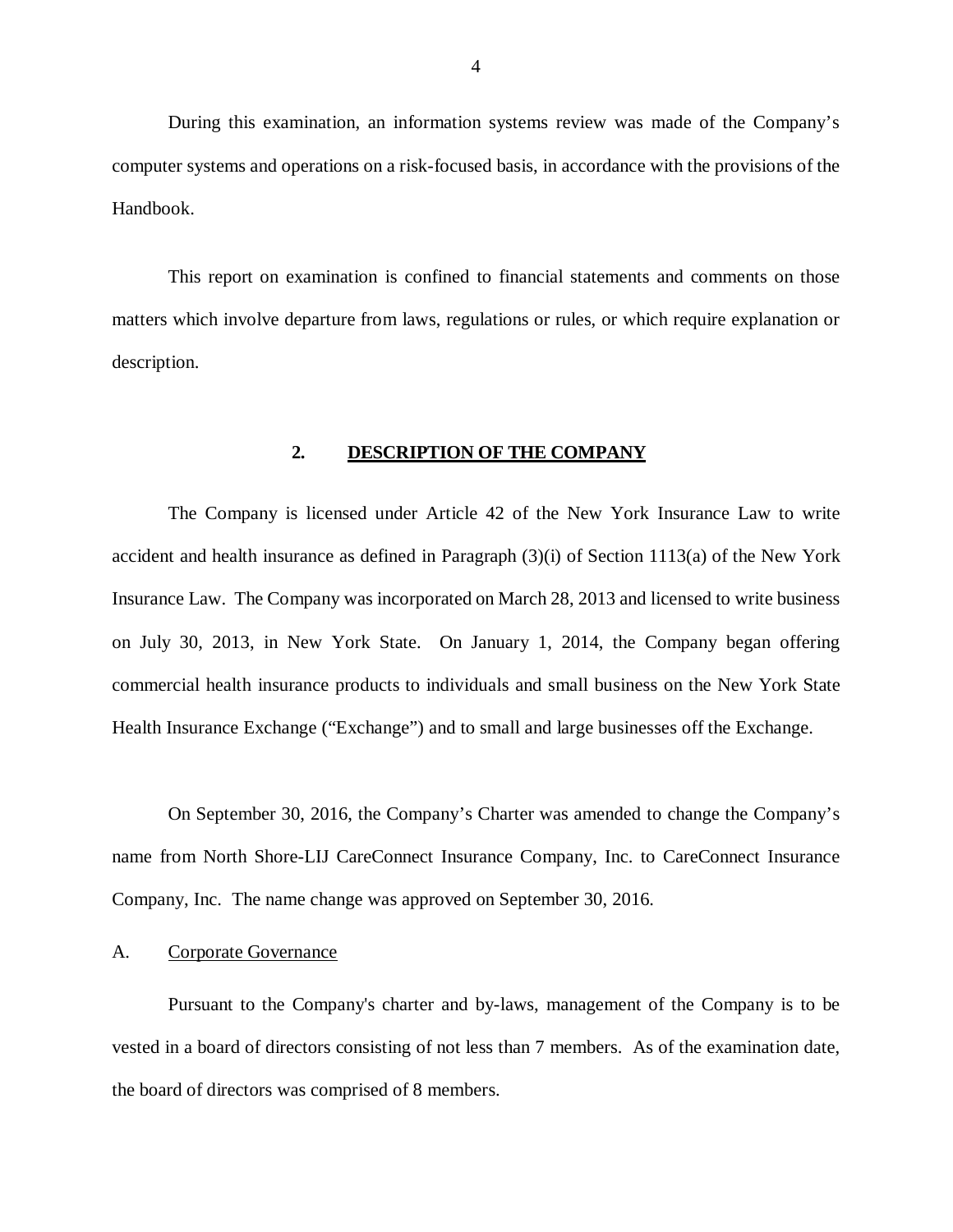The directors as of December 31, 2015 were as follows:

| Name and Residence                 | <b>Principal Business Affiliation</b>                                                      |  |  |
|------------------------------------|--------------------------------------------------------------------------------------------|--|--|
| Alan B. Bernstein, M.D.            | Chief Medical Officer,                                                                     |  |  |
| Larchmont, NY                      | CareConnect Insurance Company, Inc.                                                        |  |  |
| Robert W. Brown                    | Chief Growth Officer,                                                                      |  |  |
| Ramsey, NJ                         | CareConnect Insurance Company, Inc.                                                        |  |  |
| Kathryn Howell                     | Chief Legal Officer; Secretary                                                             |  |  |
| Pelham, NY                         | CareConnect Insurance Company, Inc.                                                        |  |  |
| <b>Emily Leish</b><br>Brooklyn, NY | Deputy Chief Legal Officer; Assistant<br>Secretary,<br>CareConnect Insurance Company, Inc. |  |  |
| <b>Charles Merz</b>                | Chief Actuary Officer,                                                                     |  |  |
| Lewisburg, PA                      | CareConnect Insurance Company, Inc.                                                        |  |  |
| Alan J. Murray                     | Chief Executive Officer,                                                                   |  |  |
| Syosset, NY                        | CareConnect Insurance Company, Inc.                                                        |  |  |
| <b>Charles Ottomanelli</b>         | Chief Operating Officer,                                                                   |  |  |
| East Northport, NY                 | CareConnect Insurance Company, Inc.                                                        |  |  |
| Kevin M. Smolich                   | Chief Financial Officer,                                                                   |  |  |
| Huntington, NY                     | CareConnect Insurance Company, Inc.                                                        |  |  |

The board met four times in 2014 and three times in 2015. The Company's by-laws are silent with respect to the number of times the board should meet every year. It is important that board meetings are held regularly so that directors can discharge their responsibility to oversee the company's operations, strategies and policies, and so that individual directors can report on their particular areas of responsibility. The minutes of the board meetings indicate that the meetings were generally well attended, with all BOD and sub-committee members attending at least one half of all the meetings they were eligible to attend.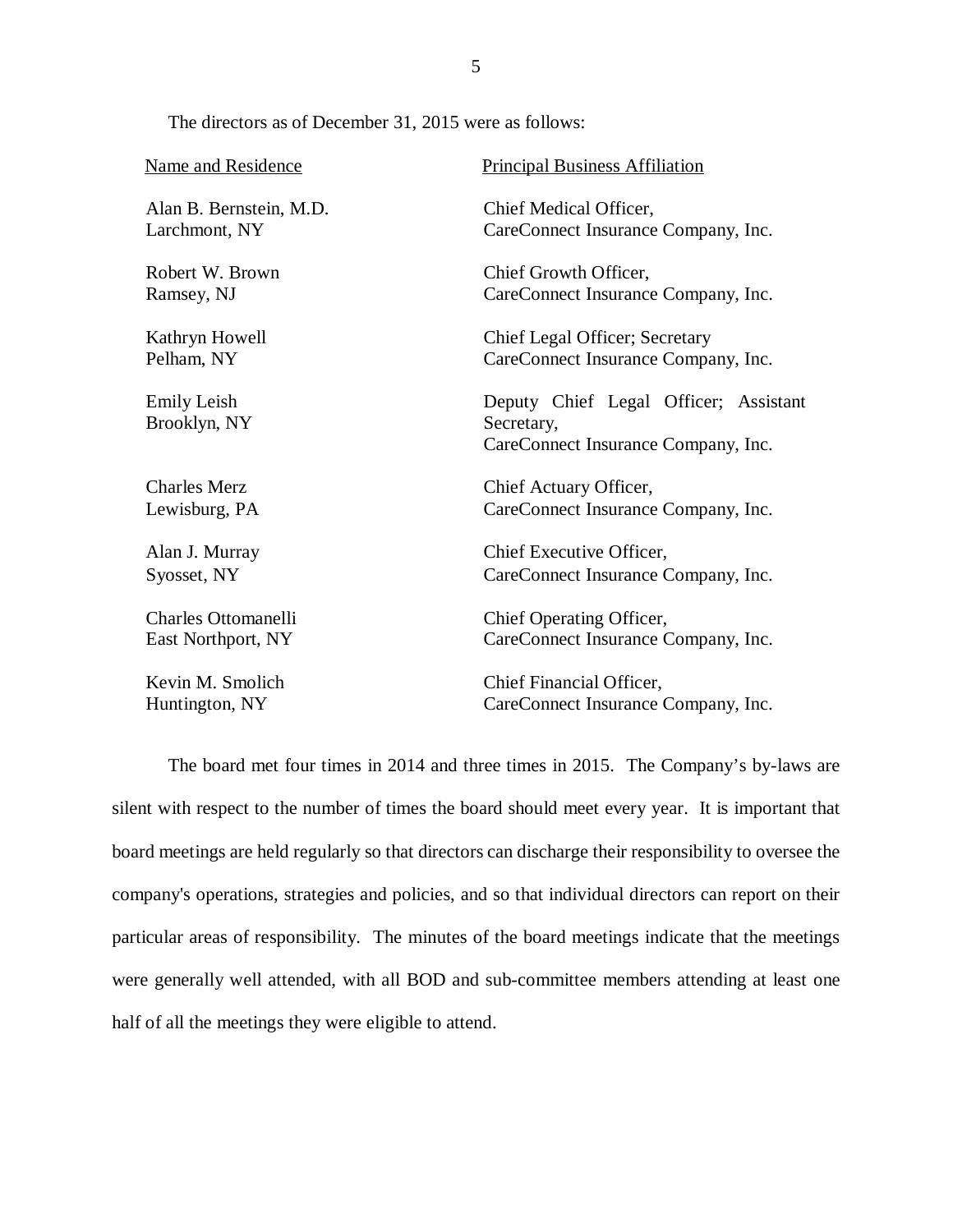It is recommended that the Company hold board meetings at least every quarter, in addition to an annual meeting, so that directors can discharge their responsibility to oversee the company's operations, strategies and policies, and so that individual directors can report on their particular areas of responsibility.

As of December 31, 2015, the principal officers of the Company were as follows:

Name Title

| Alan J. Murray      | President & Chief Executive Officer              |
|---------------------|--------------------------------------------------|
| Charles Ottomanelli | <b>Chief Operating Officer</b>                   |
| Kathryn Howell      | Chief Legal Officer & Secretary                  |
| Kevin M. Smolich    | Chief Financial Officer & Treasurer              |
| Emily Leish         | Deputy Chief Legal Officer & Assistant Secretary |
| Robert W. Brown     | <b>Chief Growth Officer</b>                      |
| Charles Merz        | <b>Chief Actuarial Officer</b>                   |
|                     |                                                  |

Section 1110 of the IIA's International Standards for the Professional Practice of Internal Auditing states:

"Organizational independence is effectively achieved when the chief audit executive reports functionally to the board."

The Company's internal audit unit is comprised of only one individual, the Director of Internal Audit, who reports directly to the (VP and) Compliance Officer. Accordingly, the Company is not acting in accordance with Section 1100 of the Institute of Internal Auditor's ("IIA") International Standards for the Professional Practice of Internal Auditing, which recommends that the Director of Internal Audit report directly to the board.

It is recommended that the Company, to achieve an effective organizational independence for its internal audit function, follow the guidelines of Section 1100 of the IIA's International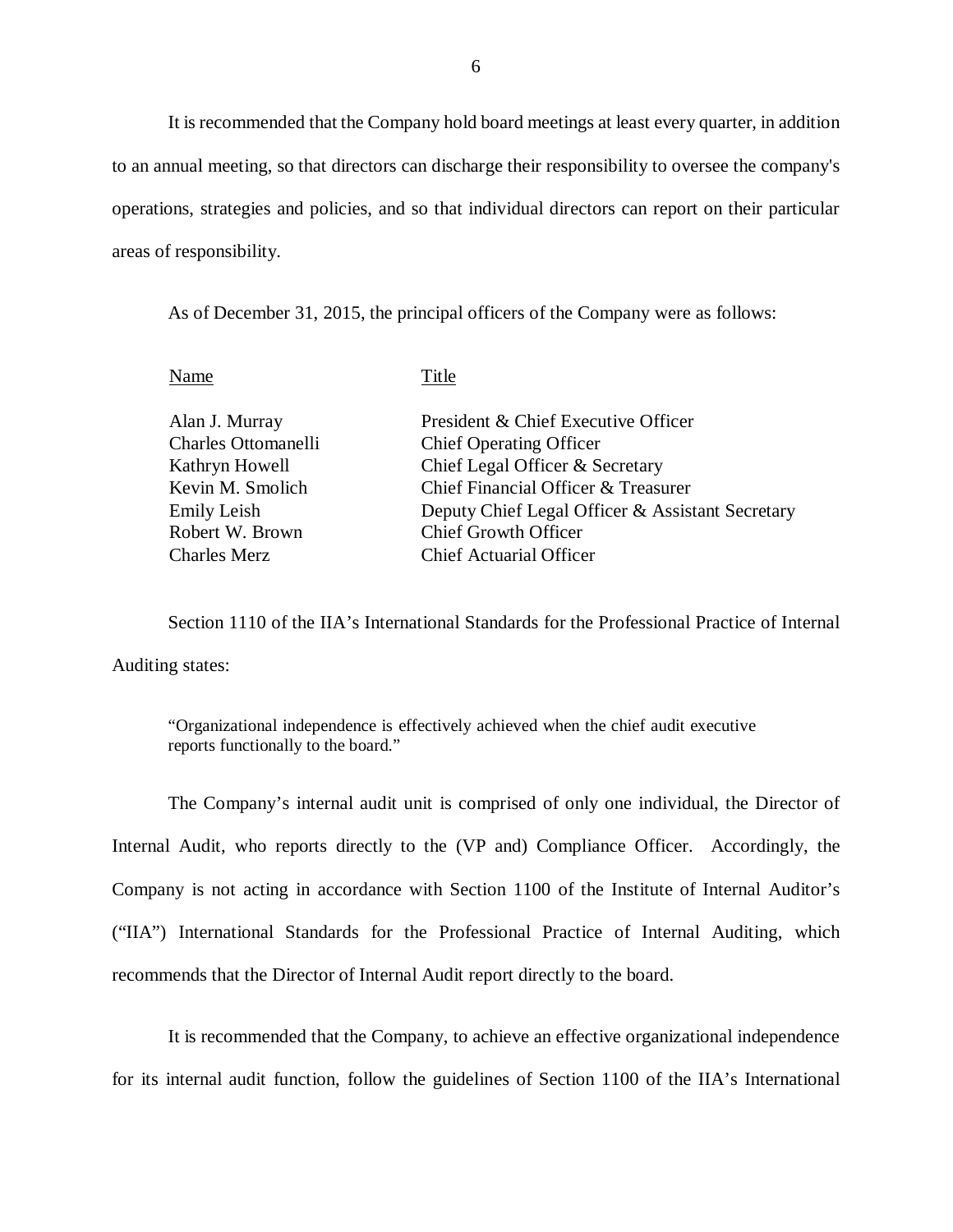Standards for the Professional Practice of Internal Auditing by having the Company's Director of Internal Audit report functionally to the board or Audit Committee and administratively to a Clevel officer.

CareConnect's internal audit unit only conducts compliance and business operation audits. The audits results are reported to the Compliance Officer who reports to CareConnect's audit committee.

Northwell Health, Inc. ("Northwell") the Ultimate Parent Company in the Company's holding company system, has an Audit and Compliance committee which reports directly to Northwell's board of directors. Northwell's Audit and Compliance committee is responsible for all entities within the Northwell holding company system, including CareConnect. This Audit and Compliance committee conducts internal financial audits of CareConnect.

A review of Northwell's Audit and Compliance committee meeting minutes indicated that no representatives from CareConnect attended those meetings.

It is recommended that, at a minimum, members of the CareConnect Audit Committee attend Northwell's Audit and Compliance committee meetings, especially when CareConnect related issues and audits are on the agenda.

#### B. Territory and Plan of Operation

As of July 30, 2013, the Company was licensed to write accident and health insurance as defined in Paragraph (3)(i) of Section 1113(a) of the New York Insurance Law.

The Company offers commercial health insurance products to individuals and small

7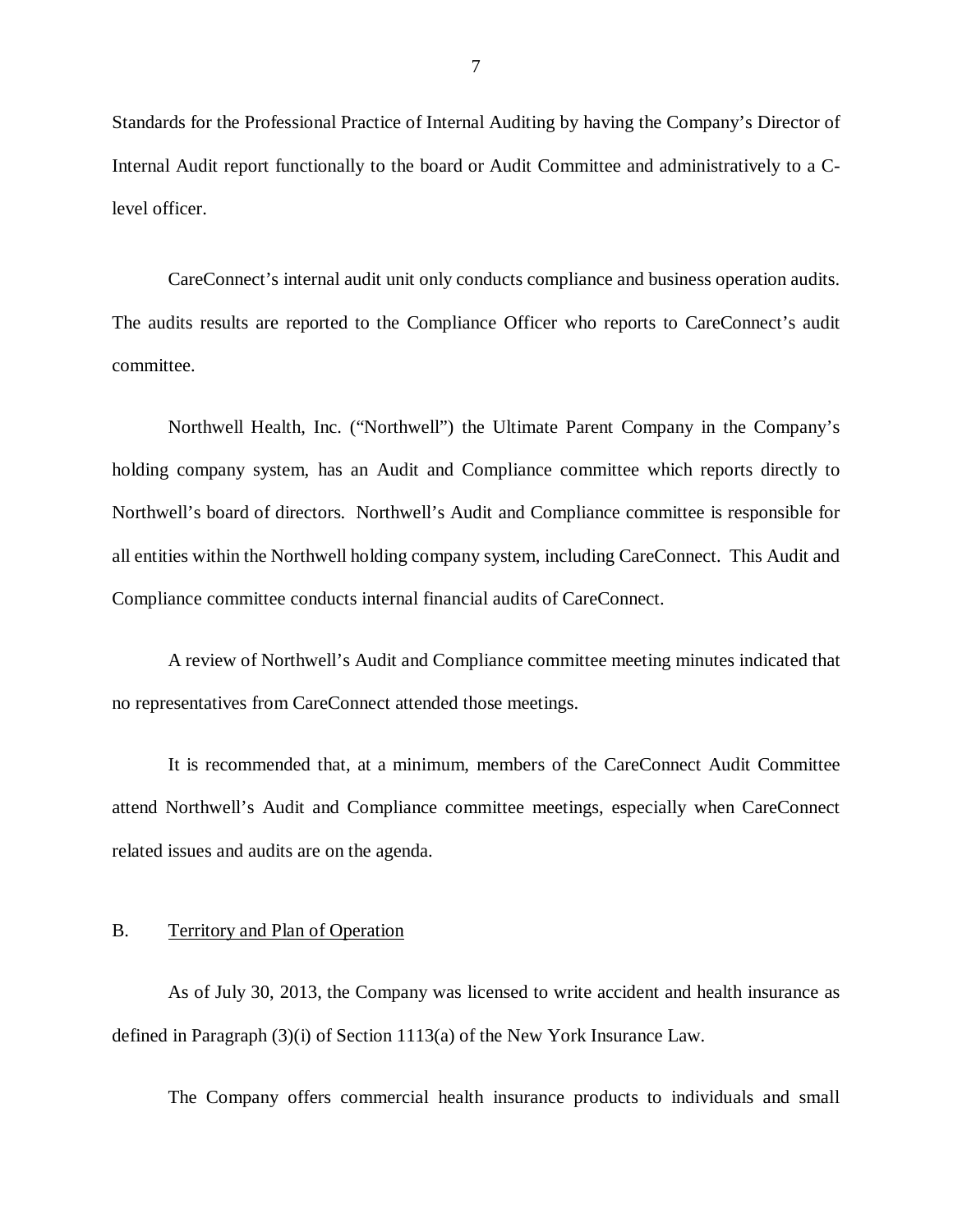businesses on the New York State Health Insurance Exchange ("Exchange") and to small and large businesses off the Exchange.

The Company reported annual written premiums of \$124,602,052 for the year 2015. The Company's enrollment as of December 31, 2015 was 69,374, compared to 11,662 at December 31, 2014.

As of December 31, 2015, the Company reported capital and surplus in the amount of \$20,496,045. As of September 30, 2016, the Company reported capital and surplus of \$3,577,066. On November 17, 2016, the Department approved a capital contribution of \$69,000,000 from the Northwell Healthcare, Inc., the intermediate Parent of the Company. The Company received the infusion on December 7, 2016. Through December 7, 2016, the Company had received total Paid in Capital Contributions in the amount of \$243,453,931 from its parent.

### C. Reinsurance

Effective January 1, 2015, the Company entered into a Specific Excess Loss Reinsurance Agreement with PartnerRe America Insurance Company, with an expiration date of January 1, 2016, covering individual, small group and large group business, on and off the Exchange.

The above agreement was replaced by a reinsurance agreement effective January 1, 2016, with Zurich American Insurance Company covering individual and small group business on and off the Exchange and large group business.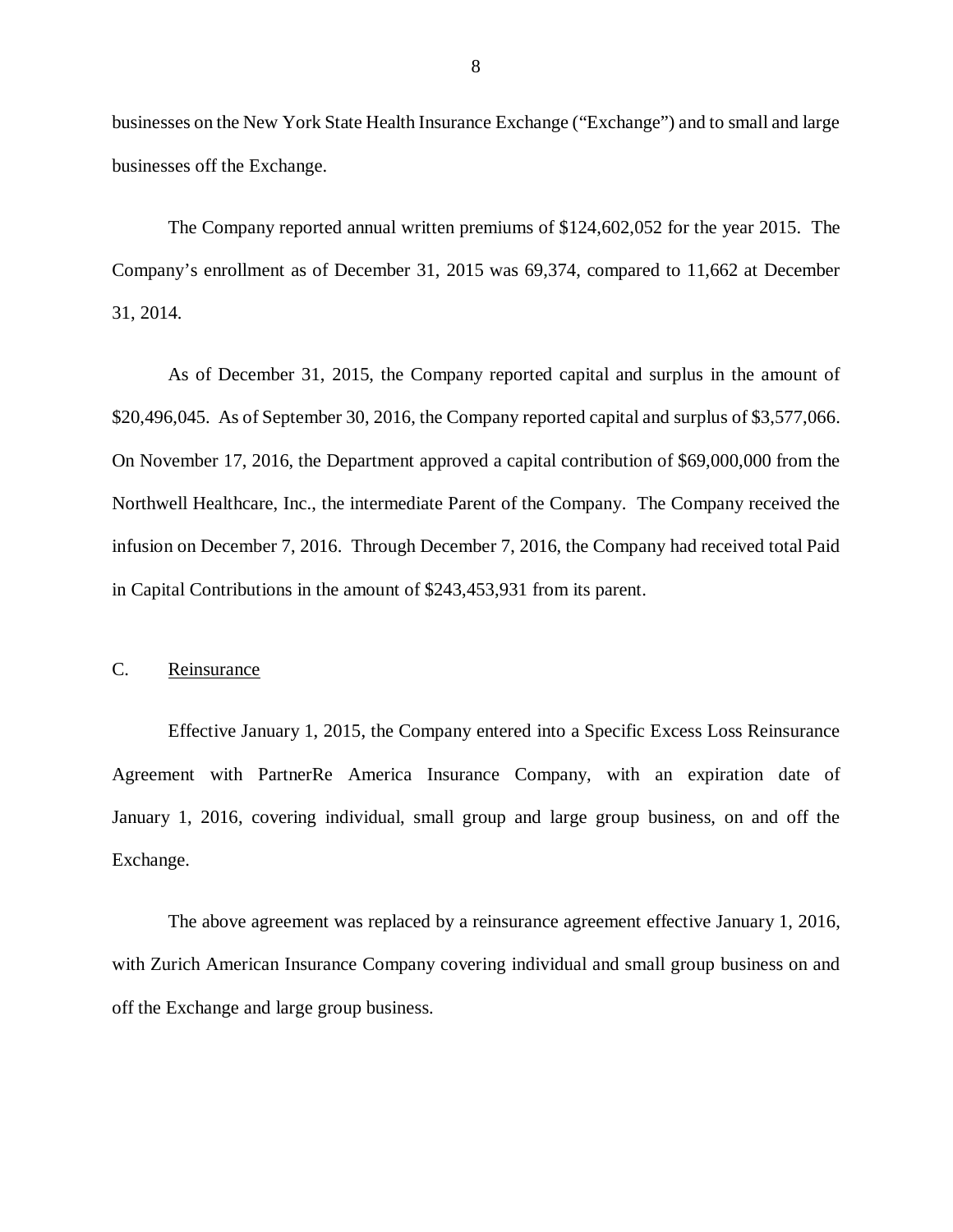## D. Holding Company System

The ultimate parent of the Company is Northwell Health, Inc.

The following chart depicts the Company's abbreviated holding company system as of December 31, 2015.



 Effective July 16, 2013, the Company entered into a Management Services Agreement with North Shore-Long Island Jewish Health Care, Inc. ("HCI"), whereby HCI is to provide certain administrative services to the Company through personnel employed or engaged by HCI or the North Shore-LIJ Health System. That agreement was amended, restated,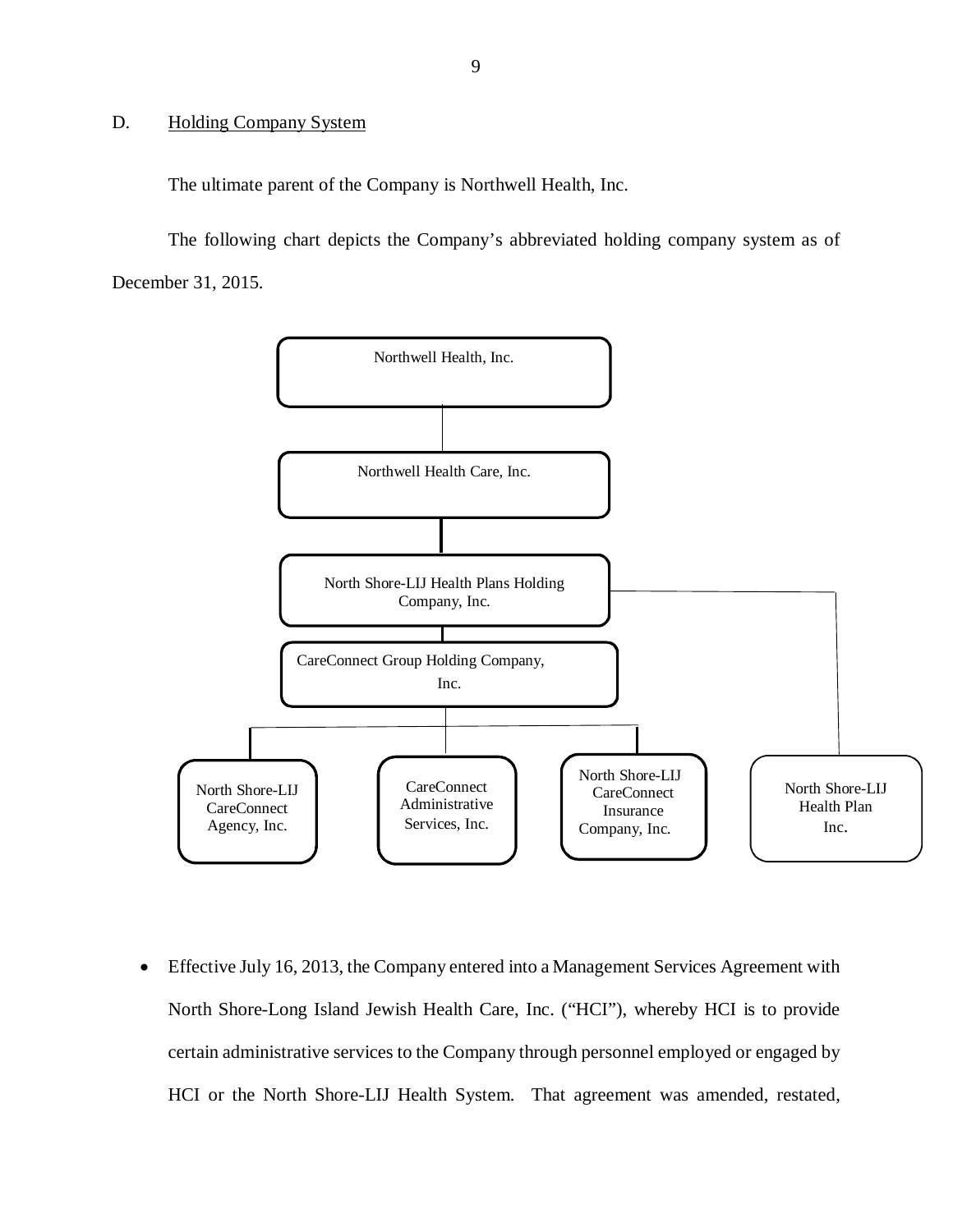originally submitted to the Department on May 12, 2015. It was subsequently resubmitted to the Department on July 24, 2015. On December 16, 2015, the Department issued a letter stating that it had no objection to the implementation of the amended and restated agreement. According to the agreement, for fiscal year 2015, CareConnect is to pay \$1,500,000 to be allocated between CareConnect and North Shore-LIJ Health Plan, Inc. Subsequent to 2015, the fee for the services for each year within the terms of the agreement are to be agreed upon by the parties no later than November 1 of the preceding year.

- Effective December 17, 2015, CareConnect entered into a Reporting Services Agreement with North Shore-Long Island Jewish Health System, Inc. ("HSI") whereby CareConnect has access to certain hosted software solutions for the purpose of producing analytics, reporting, and related functionality. This Agreement was approved by DFS on December 17, 2015.
- Effective December 17, 2015, CareConnect entered into an Affiliate Agency Agreement with North Shore-LIJ CareConnect Insurance Agency, Inc. ("Agent", a captive licensed insurance agency wholly owned by CareConnect Group Holding Company, Inc. ("CCG"), the parent of CareConnect, and licensed in New York as an accident and health agency) whereby the Agent collects shared commissions from other CareConnect Agents and to provide an approval mechanism for the Agent to sell CareConnect Benefit Plans. This Agreement was approved by DFS on December 17, 2015.
- Effective January 1, 2015, CareConnect Group Holding Company, Inc. ("CCG") entered into an Employee Transfer Agreement with North Shore-Long Island Jewish Health Care, Inc. (HCI), whereby HCI is to transfer certain of its employees to CCG, and HCI shall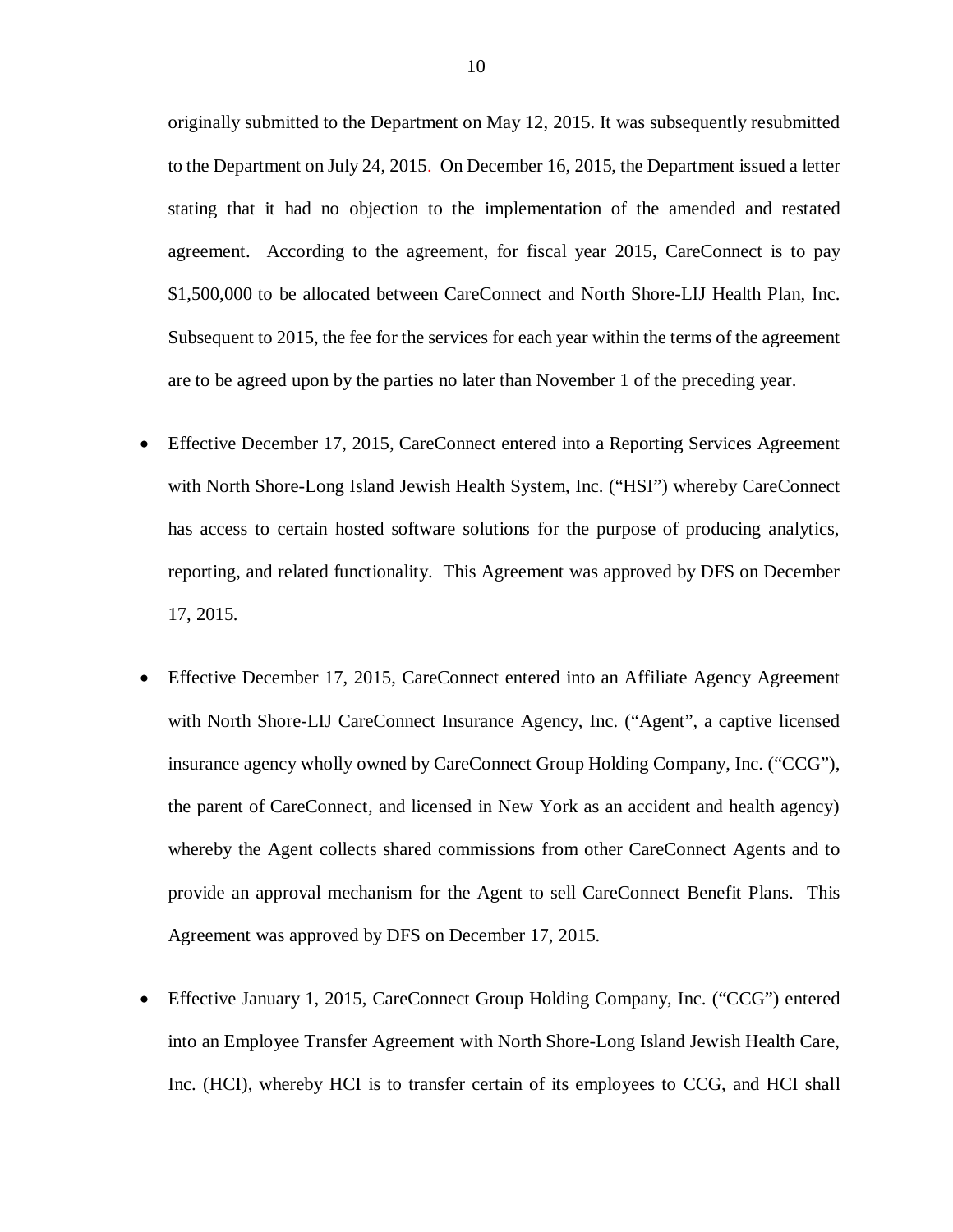provide certain human resources and payroll services in connection with such employees. For 2015, CCG was to pay \$250,000 to HCI. Subsequent to 2015, the fees for each year within the term of the agreement shall be agreed upon by the parties no later than September 1 of the preceding year.

The Company is not a party to the Employee Transfer Agreement. However, the fees paid through the agreement are derived from the Company. Therefore, the terms of the agreement should be in accordance with Parts 105-109 of Insurance Regulation No. 30.

Furthermore, the examination indicated that Northwell Health, Inc. is the employer of record for all employees. Northwell Health, Inc. has, however filed the IRS Form 2678 to become a paymaster agent on behalf of CCG, which was approved by the IRS on April 4, 2017.

- Effective January 1, 2015, a Leased Employee Services Agreement was entered into among the Company, North Shore-LIJ Health Plan, Inc. ("HPI") and CCG, whereby CCG makes its employees available to provide services to the Company and HPI. According to the agreement, the leased employees shall be employees of CCG at all times. Each lessee will pay CCG an amount equal to the percentage allocated to it for each leased employee. The agreement was amended and restated on January 1, 2016.
- Effective April 4, 2013, an original Provider Agreement among HPI, CareConnect and North Shore-LI Jewish Health System, Inc. ("HSI") was executed.

Effective January 1, 2015, the Company entered into Provider Agreement Amendment #1 with HPI and HSI. CareConnect was removed from the Provider Agreement.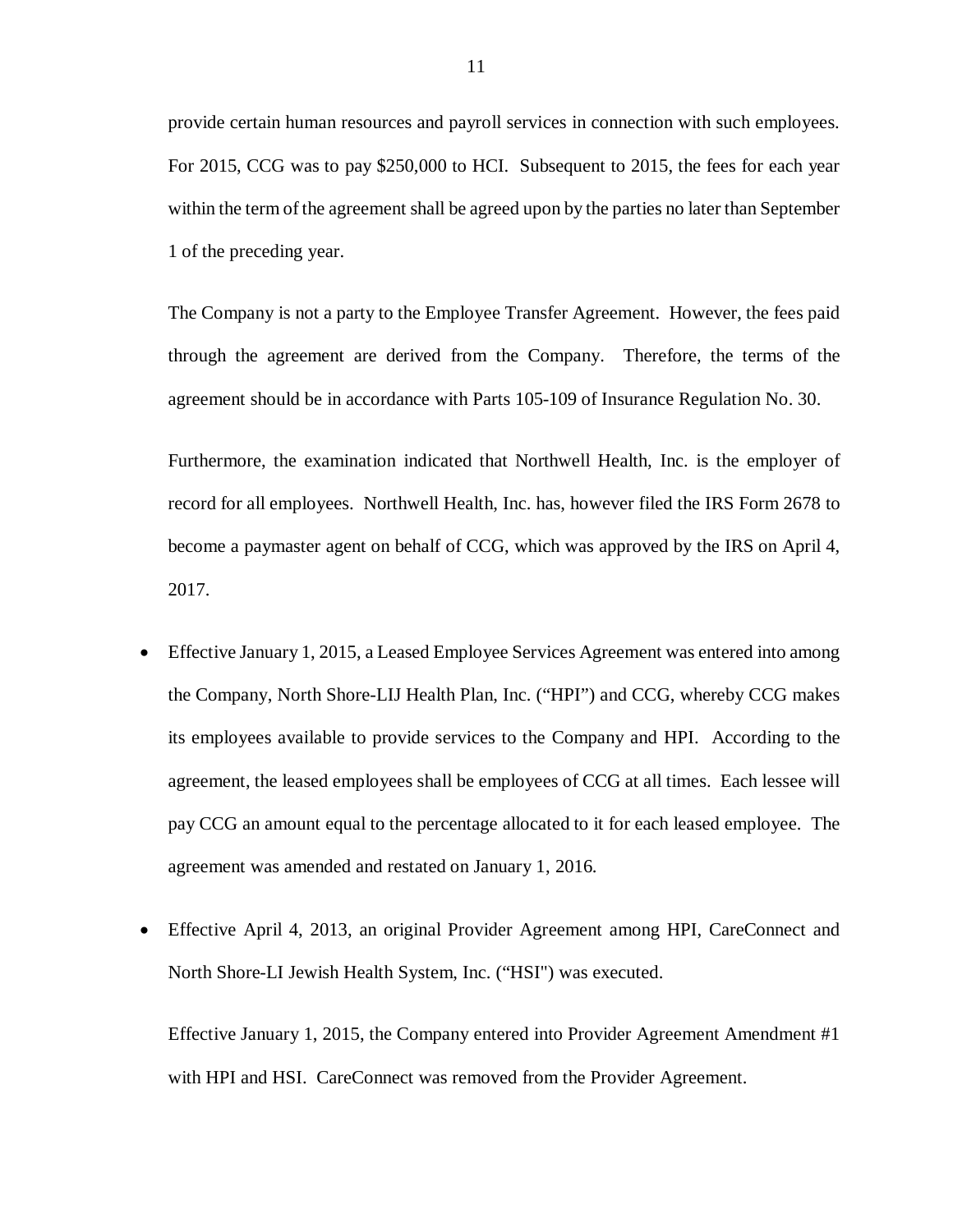Effective January 1, 2015, the Company entered into an alternate Provider Agreement with CareConnect Administrative Services, Inc. ("CCAS"), HSI and North Shore-Long Island Jewish Health Care, Inc. ("HCI") whereby the parties wish to create an integrated health care and health insurance experience for members.

The Second Amendment to the Provider Agreement was effective October 1, 2016, whereby the parties desire to amend the Agreement to compensate North Shore-LIJ Urgent Care, P.C., a Northwell subsidiary, for an additional service.

There is no First Amendment to the Provider Agreement.

Effective January 1, 2015, the Company entered into Amendment Number 3 to the Provider Agreement/Termination of Readmission and Reduction and Emergency Room Abatement Services Agreement (Amendment #3) with CCAS, Northwell Health, Inc. ("NHI") and Northwell Health Care, Inc. ("HCI") whereby the parties wished to expand the care management services to CareConnect and memorialize all services in one stand-alone agreement called the "Care Management Services Agreement." Amendment #3 and the Care Management Services Agreement are currently under the Department's review.

 Effective March 1, 2013, the Company entered into the IPA Health Care Services Agreement with HPI, North Shore-LIJ Clinical Integration Network IPA, LLC and North Shore-LIJ Network, Inc. (collectively "IPA").

Effective January 1, 2016, the Company entered into the IPA Health Services Agreement Amendment, whereas the Parties desired to extend the scope of the Agreement to include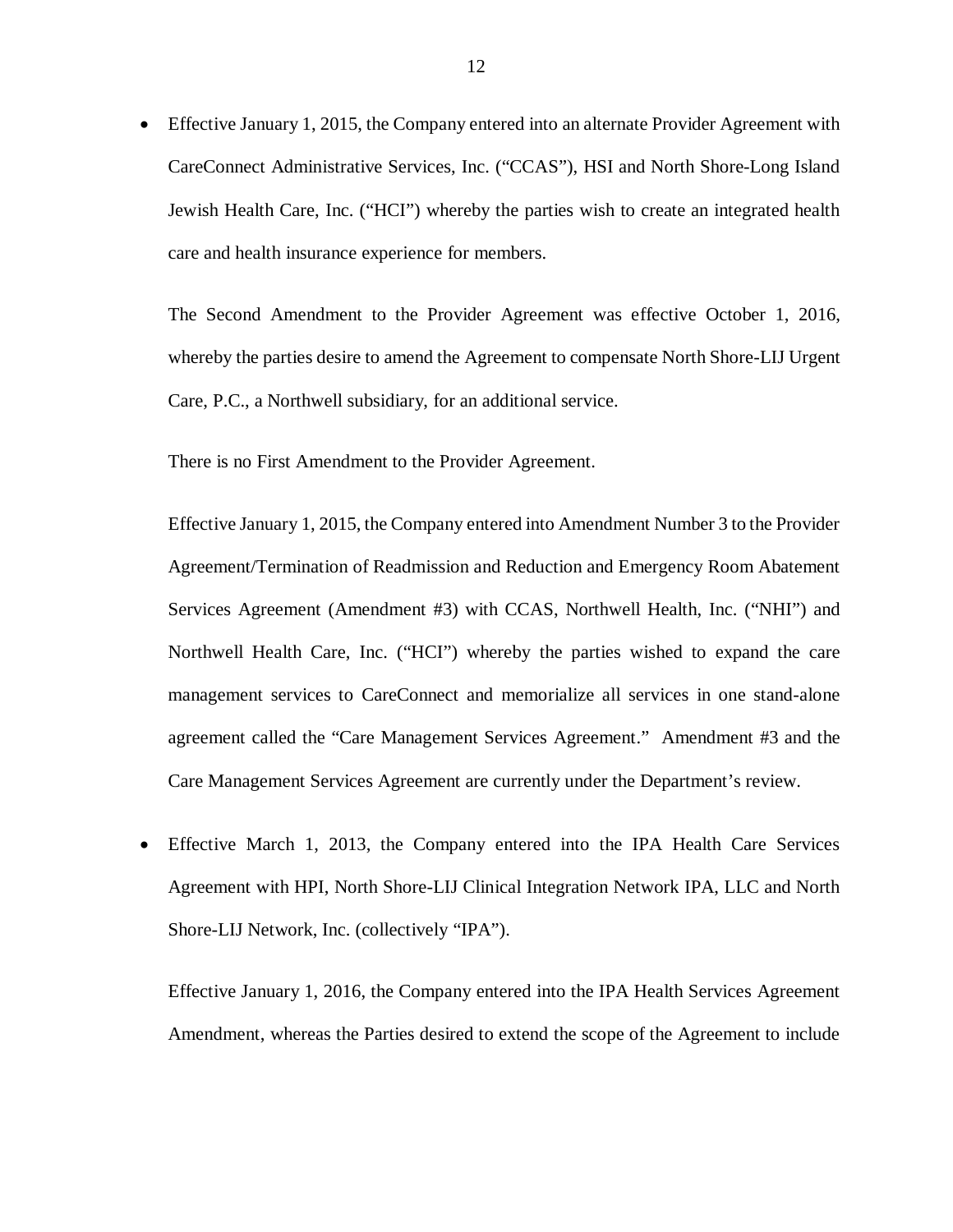the arrangement by IPA of Services by Providers to individuals enrolled in self-insured employer plans.

As of December 31, 2015, the Employee Transfer Agreement, the Leased Employee Services Agreement, the Amended and Restated Leased Employee Services Agreement, the Provider Agreement, the First Amendment to the Provider Agreement, the alternate Provider Agreement, the Second Amendment to the alternate Provider Agreement, the IPA Health Care Services Agreement and the IPA Health Care Services Amendment were not submitted to the Department for review and approval, in violation of Section 1505(d)(3) of the New York Insurance Law.

Subsequent to the examination period, on October 20, 2016, the Company has filed the following agreements with the Department for approval: The Leased Employee Services Agreement and Amended and Restated Leased Employee Services Agreement. Furthermore, on May 2, 2017, the Company submitted to the Department the Employee Transfer Agreement, the Provider Agreement and alternate Provider Agreement (and all amendments thereto), and the IPA Health Services Agreement and amendment.

Section 1505(d)(3) of the New York Insurance Law states:

"(d) The following transactions between a domestic controlled insurer and any person in its holding company system may not be entered into unless the insurer has notified the superintendent in writing of its intention to enter into any such transaction at least thirty days prior thereto, or with regard to reinsurance treaties or agreements at least forty-five days prior thereto, or such shorter period as the superintendent may permit, and the superintendent has not disapproved it within such period:

(3) rendering of services on a regular or systematic basis."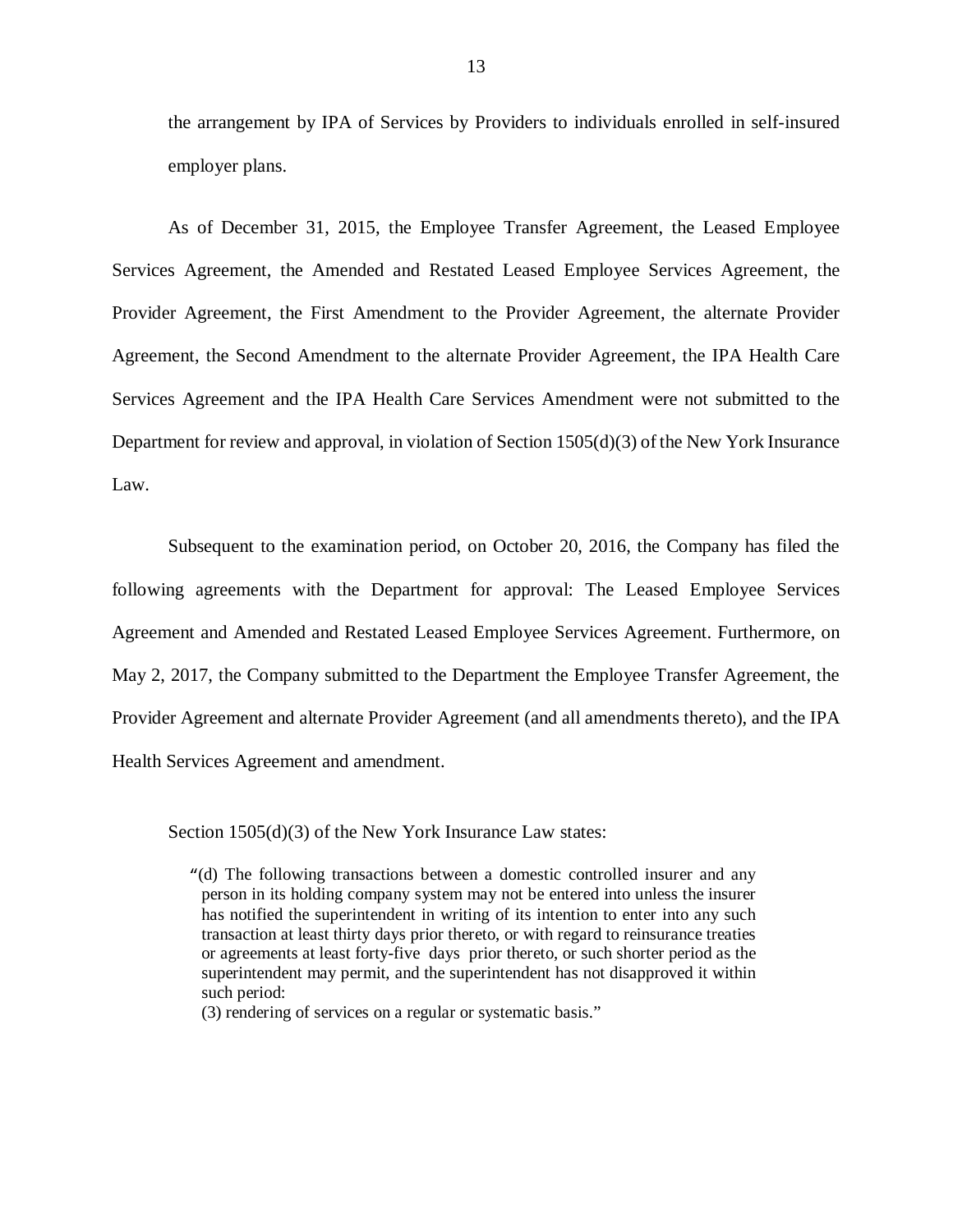It is recommended that the Company comply with the requirements of Section 1505(d)(3) of the New York Insurance Law by submitting the Employee Transfer Agreement, the Leased Employee Services Agreement, the Amended and Restated Leased Employee Services Agreement and the Provider Agreement and all other relevant agreements with affiliates to the Department for its review and approval.

The Company was not able to provide details supporting the number of work hours for the individual employees who provided services to CareConnect in 2015. Also, the salaries allocated to CareConnect were not in compliance with the terms of the 2015 Leased Employee Services Agreement.

It is recommended that the Company use fees that are supported by the respective service agreements when paying its affiliates for services provided in relation to the terms of those agreements to avoid potential violations of Parts 105-109 of Insurance Regulation No. 30.

The Company used premium revenue and claims expenses to allocate expenses among the affiliates, in violation of Parts 109.3(d) and (e) of the Department's Insurance Regulation No. 30.

Parts 109.3(d) and (e) of Insurance Regulation No. 30 state as follows:

"(d) *Premiums.* (1) Premiums shall not be used as a basis of allocation except when specifically noted as a permissible basis or when the expense is incurred as a percentage of premiums (subject to instructions under commission and allowances in § 107.3(c)(2)), or when the expenses are logically allocable on the basis of premiums. In no event shall premiums be used as a basis of allocation in connection with clerical, technical, secretarial, office maintenance, supervisory and executive activities unless such basis is clearly appropriate and until all other reasonable bases of allocations have been considered and found less appropriate than premiums.

(e) *Dollar volume of losses.* (1) Dollar volume of losses shall be used as a basis of allocation only when the activities resulting in expense are influenced by the dollar amounts of losses, and only when all other reasonable bases of allocation have been considered and found less appropriate than dollar volume of losses."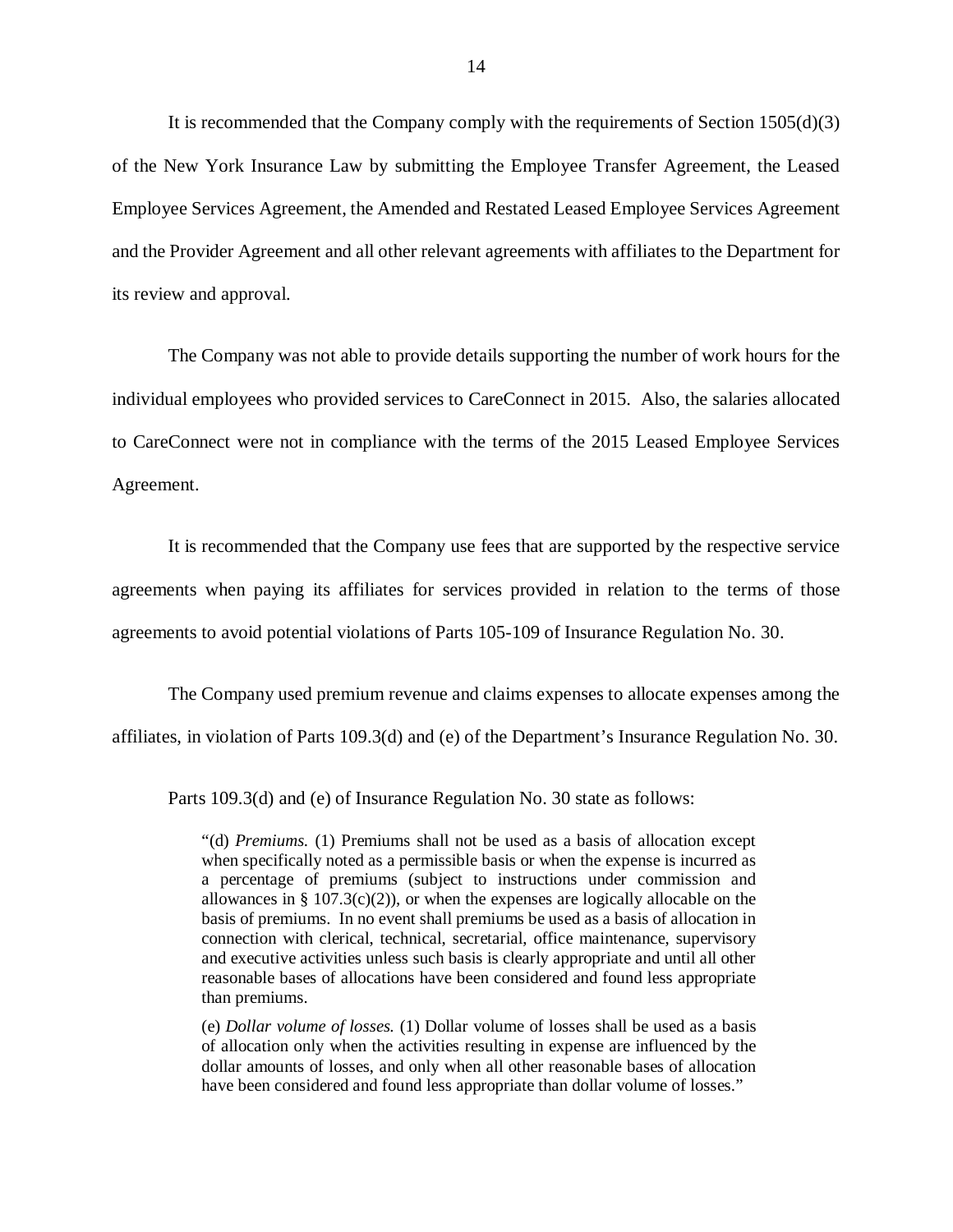It is recommended that the Company comply with Parts 109.3(d) and (e) of Insurance Regulation No. 30 by not using premiums or dollar volume of losses as a basis of allocation, except when specifically noted as a permissible basis or when the expense is incurred as a percentage of premiums or when the activities resulting in such expenses are influenced by the dollar amounts of losses.

The invoices for the charges to the Company were not settled within the timeframes prescribed by the service agreements.

It is recommended that the Company comply with the terms of service agreements by settling the charges within the timeframe(s) prescribed by the agreements.

#### F. Accounts and Records

The day-to-day functions of CareConnect involve extensive use of third party vendors. Heavy reliance on these vendors leaves the potential for operational issues not being identified as well as inaccurate recording of financial statements. During the course of the examination, certain account balances such as premiums, claims, producer commissions required recurring adjustments. Some adjustments for the year ended 2015 were not completed until 2017.

Management of CareConnect should implement controls over vendors' processes and procedures to mitigate risks, including, but not limited to (1) implementation of a formal monthly reconciliation process of premiums billed and received to enrollment records; (2) formal review of vendors' claims adjudication systems on a timely basis; (3) formal review process whereby a sample of claims are reviewed for proper payment; and (4) ensure that premiums are billed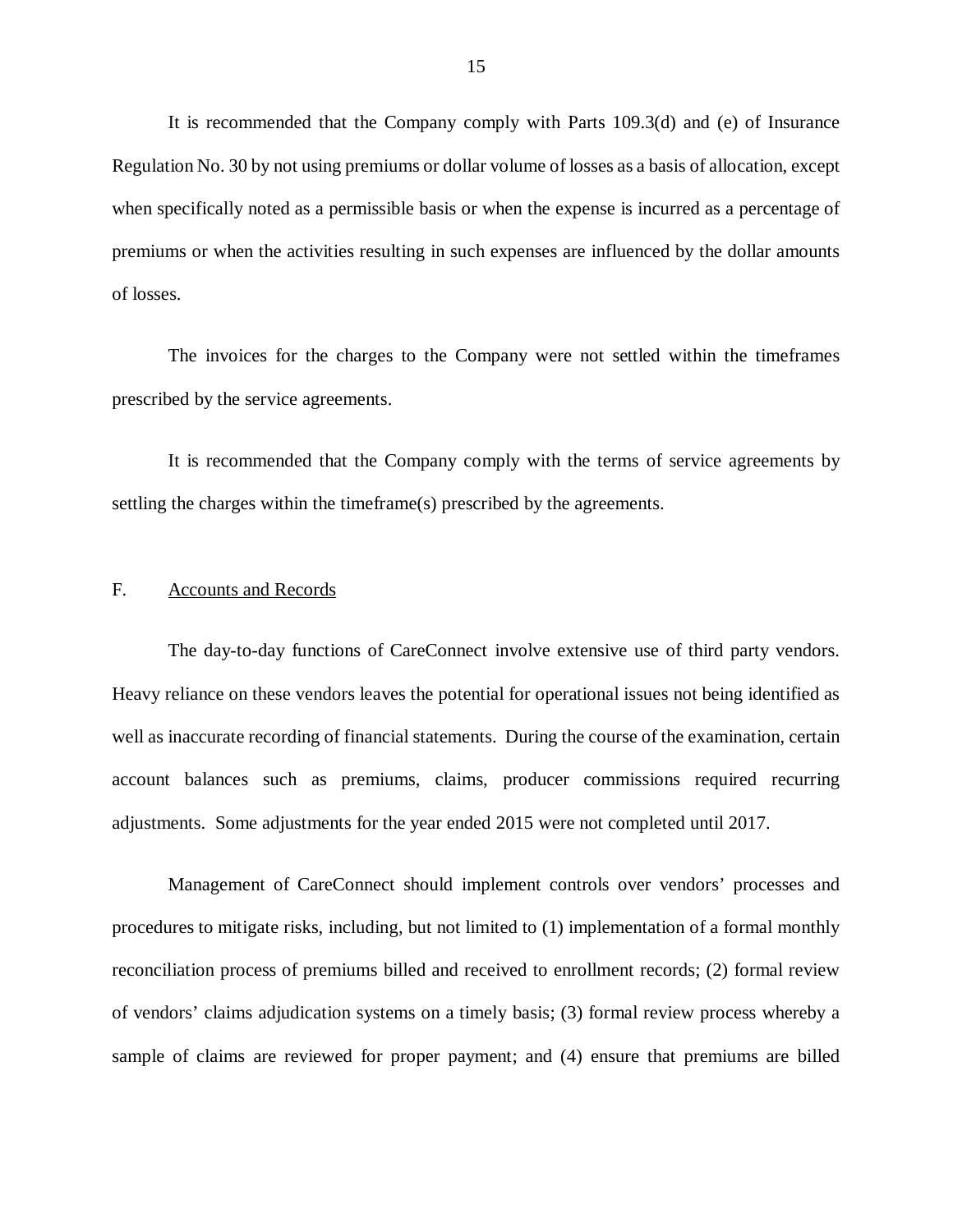according to approved rates and that commissions paid to producers are calculated based on the premiums generated by the producers and the commission schedules approved by DFS.

During the examination process, the examiner noted several instances whereby member premiums were overstated, claims payments made for members who were not active, producer commission overpayments, duplication of interest payments made for violations of the Prompt Pay Law.

It is recommended that the Company exercise greater care in processing its financial reporting.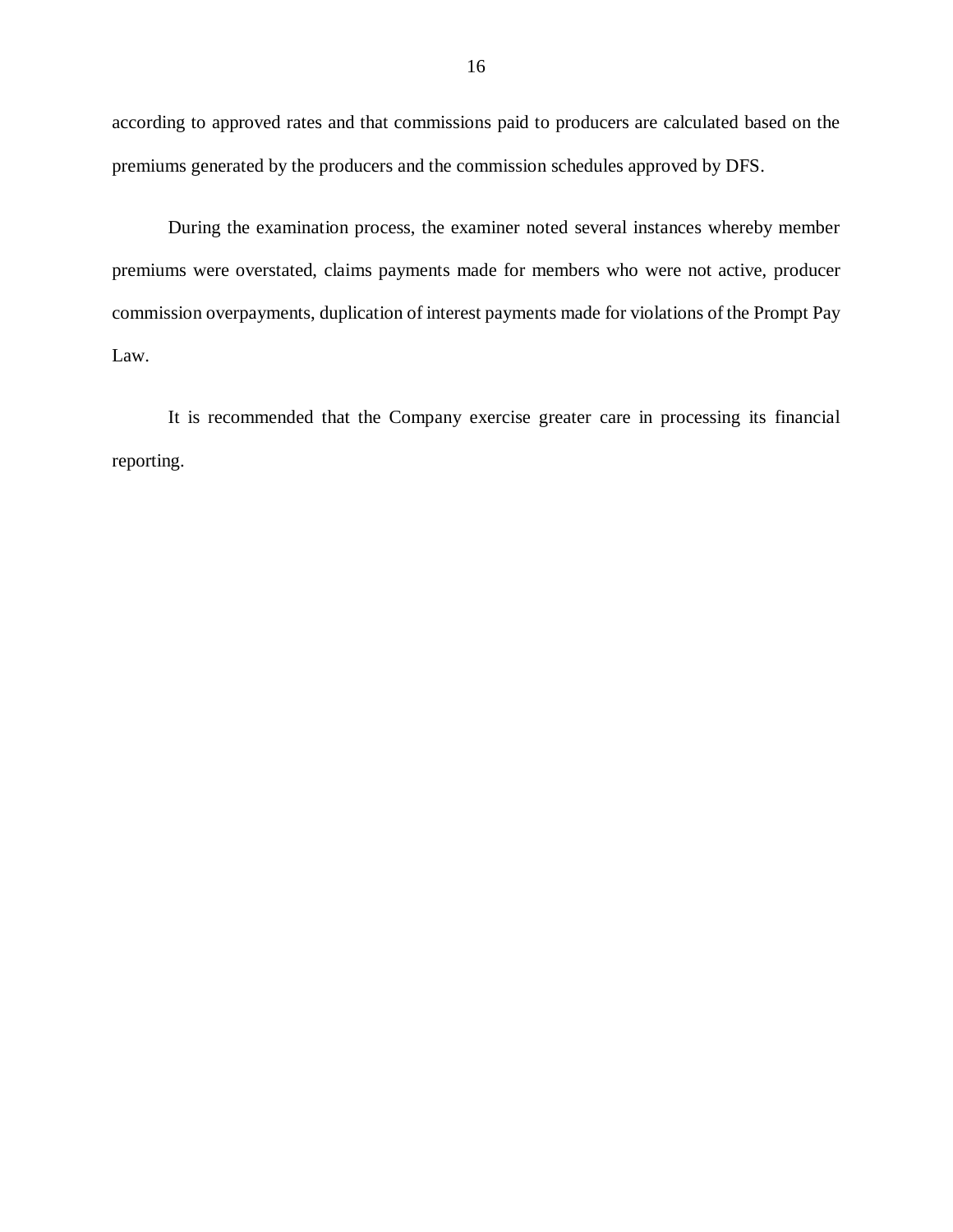#### **3. FINANCIAL STATEMENTS**

The following statements show the assets, liabilities, and surplus as of December 31, 2015, as contained in the Company's 2015 filed annual statement, a condensed summary of operations and a reconciliation of the surplus account for each of the years under review. The examiner's review of a sample of transactions did reveal differences which materially affected the Company's financial condition as presented in its financial statements contained in the December 31, 2015 filed annual statement.

### Independent Accountants

The Company was audited annually, for the years 2014 and 2015, by the accounting firm Ernst & Young LLP. CareConnect received an unmodified opinion in each of those years.

Ernst & Young, LLP concluded that the statutory financial statements presented fairly, in all material respects, the financial position of the Company at the respective audit dates. Balances reported in these audited financial statements were reconciled to the corresponding years' annual statements with discrepancies noted in the admitted asset, furniture and equipment, as shown in 2015 balance sheet below.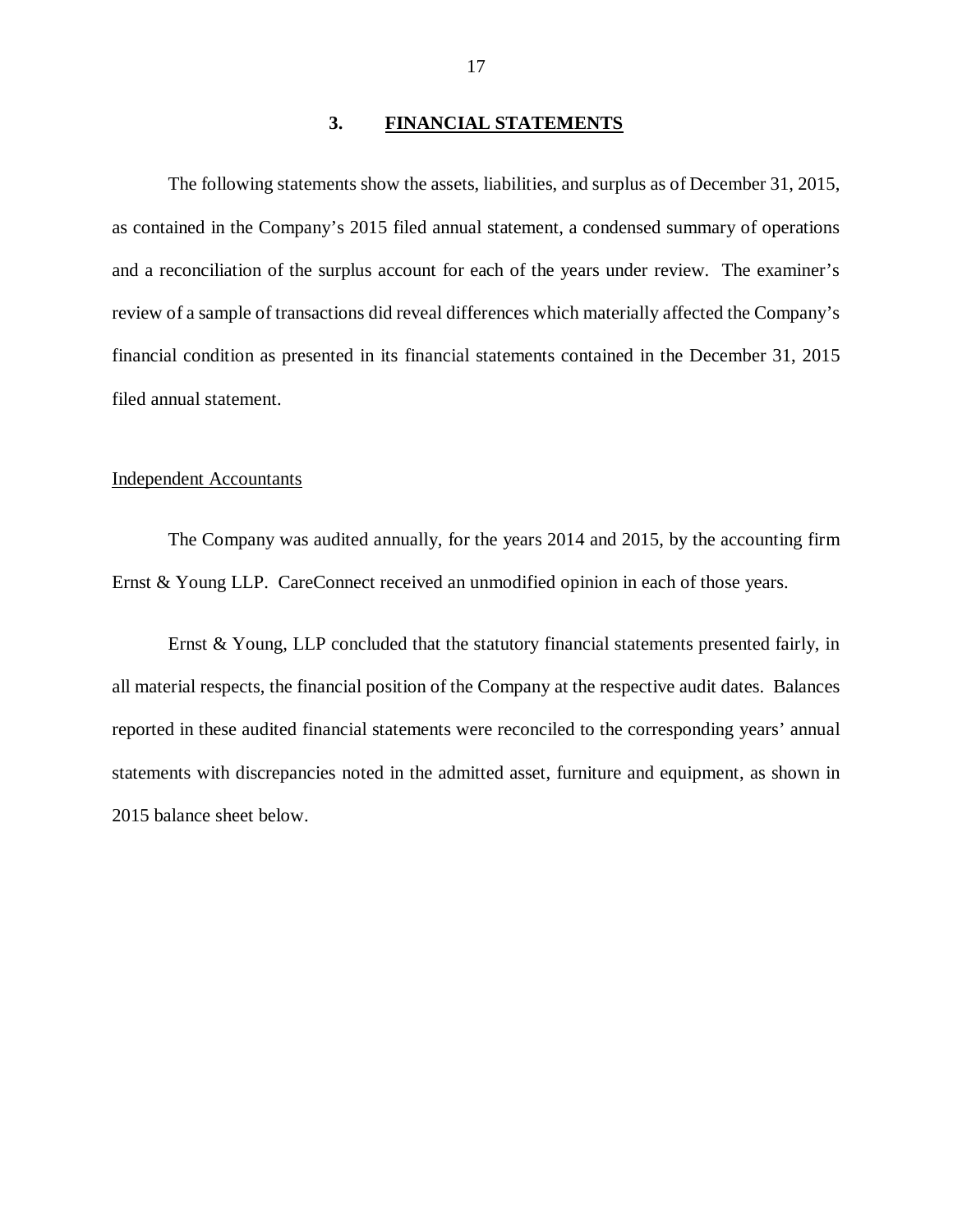#### A. Balance Sheet

|                                                       | Company          | Examination      | <b>Surplus</b><br>Increase/<br>Decrease |
|-------------------------------------------------------|------------------|------------------|-----------------------------------------|
| <b>Assets</b>                                         |                  |                  |                                         |
| Cash and invested assets                              | \$<br>62,530,554 | \$<br>62,530,554 | $\boldsymbol{0}$                        |
| Uncollected premiums and agents' balances             | 7,675,096        | 7,675,096        | $\boldsymbol{0}$                        |
| Accrued retrospective premiums                        | 62,836           | 62,836           | $\boldsymbol{0}$                        |
| Amounts recoverable from reinsurers                   | 7,502,291        | 7,502,291        | $\boldsymbol{0}$                        |
| Electronic data processing equipment and<br>software  | 661,149          | 661,149          | $\mathbf{0}$                            |
| Furniture and equipment                               | 1,542,405        | $\boldsymbol{0}$ | \$<br>(1,542,405)                       |
| Health care and other amounts receivable              | 1,833,378        | 1,833,378        | 0                                       |
| Deferred compensation plan                            | 25,054           | 25,054           |                                         |
| Total assets                                          | \$<br>81,832,763 | \$<br>80,290,358 | \$<br>(1,542,405)                       |
| <b>Liabilities</b>                                    |                  |                  |                                         |
| Unpaid claims                                         | \$<br>24,442,254 | \$<br>38,128,420 | \$<br>13,686,166                        |
| Accrued medical incentive pool and bonus<br>amounts   | 2,745,633        | 2,745,633        | $\boldsymbol{0}$                        |
| Premiums received in advance                          | 7,891,417        | 7,891,417        | $\boldsymbol{0}$                        |
| General expenses due and accrued                      | 10,621,562       | 10,621,562       | $\boldsymbol{0}$                        |
| Ceded reinsurance payable                             | 1,832,193        | 1,832,193        | $\boldsymbol{0}$                        |
| Amounts due to parent, subsidiaries and<br>affiliates | 4,424,646        | 4,424,646        | $\boldsymbol{0}$                        |
| Aggregate write-ins for other liabilities             | 7,836,608        | 7,836,608        |                                         |
| <b>Total liabilities</b>                              | 59,794,313<br>\$ | \$<br>73,480,479 | \$13,686,166                            |
| <b>Capital and Surplus</b>                            |                  |                  |                                         |
| Aggregate write-ins for special surplus funds         | \$<br>1,667,400  | 1,667,400        | $\boldsymbol{0}$                        |
| Common stock                                          | 200,000          | 200,000          | $\boldsymbol{0}$                        |
| Gross paid in and contributed surplus                 | 94,353,931       | 94,353,931       | $\overline{0}$                          |
| Unassigned funds (surplus)                            | (74, 182, 881)   | (89, 411, 452)   | (15, 228, 571)                          |
| Total capital and surplus                             | 22,038,450       | 6,809,879        | (15, 228, 571)                          |
| Total liabilities, capital and surplus                | \$<br>81,832,763 | \$<br>80,290,358 | \$<br>(1,542,405)                       |

Note 1. In 2015 the Company erroneously reported furniture & equipment in the amount \$1,542,405 as admitted asset. On January 18, 2017, the Company filed an amendment to non-admit the \$1,542,405, which changed the total capital and surplus to \$20,496,045.

2. The Department actuary had arrived at a shortfall of \$13,686,166, including \$7,576,389 for a Premium Deficiency Reserve (PDR) which decreases the capital and surplus to \$6,809,879 (\$20,496,045 less \$13,686,166). The claim reserves reported by CareConnect as of December 31, 2015 is \$24,442,254.

3. The Internal Revenue Service ("IRS") routinely conducts a Compliance Assurance evaluation of tax returns for Northwell and its affiliates. There were no known IRS findings reported from the Compliance Assurance completed for December 31, 2013, December 31, 2014 or December 31, 2015. The examiners are unaware any potential exposure of issues related to CareConnect for any tax assessments and no liability has been established herein relative to such contingency.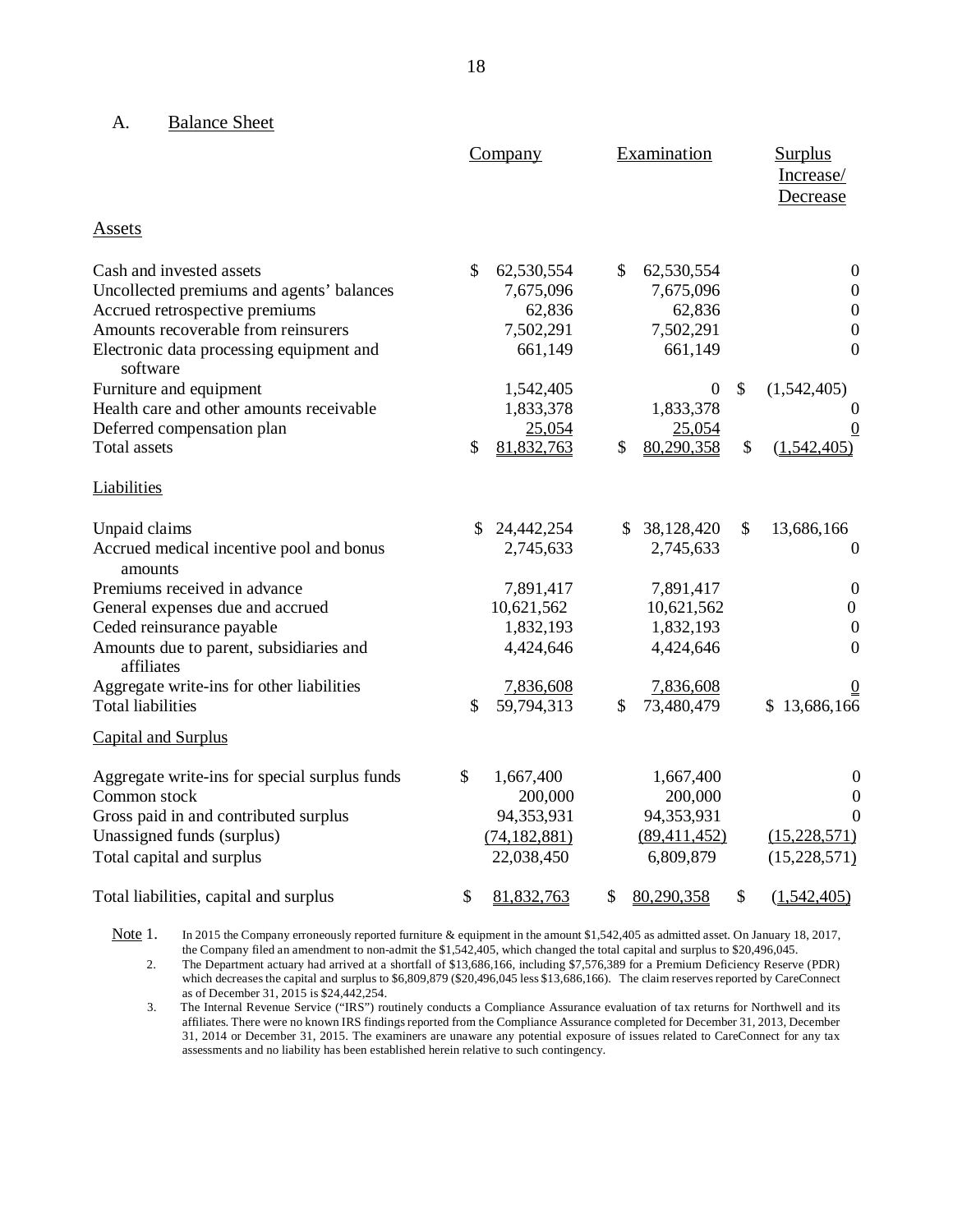# B. Statement of Revenue, Expenses and Surplus

Surplus decreased by \$31,042,981 from July 17, 2013 through December 31, 2015, detailed

as follows:

| <u>Revenue</u>                                                            |                            |                             |                      |
|---------------------------------------------------------------------------|----------------------------|-----------------------------|----------------------|
| Net premium income                                                        |                            | \$169,041,557               |                      |
| Total revenue                                                             |                            |                             | \$169,041,557        |
| <b>Expenses</b>                                                           |                            |                             |                      |
| Hospital and medical benefits                                             |                            | 155,685,848                 |                      |
| Claims adjustment expenses                                                |                            | 10,109,122                  |                      |
| General administrative expenses                                           |                            | \$74,753,992                |                      |
| Total expenses                                                            |                            |                             | \$240,548,962        |
| Net income underwriting loss                                              |                            |                             | (71, 507, 405)       |
| Net investment income earned                                              |                            |                             | 104,665              |
| Aggregate write-ins for other income or expenses                          |                            |                             | (970)                |
| Net income (loss) before income taxes                                     |                            |                             | (71, 403, 710)       |
| Federal income taxes                                                      |                            |                             | (303)                |
| Net income (loss) after income taxes                                      |                            |                             | \$<br>(71, 404, 013) |
| Change in capital and surplus<br>Capital and surplus, as of July 17, 2013 |                            |                             |                      |
|                                                                           |                            |                             | 37,852,860<br>\$     |
|                                                                           | Gains in<br><b>Surplus</b> | Losses in<br><b>Surplus</b> |                      |
| Net income                                                                |                            | \$71,404,013                |                      |
| Change in non-admitted assets                                             |                            | 2,654,870                   |                      |
| Adjustment in claims unpaid                                               |                            | 13,686,165                  |                      |
| Paid-in capital                                                           | 200,000                    |                             |                      |
| Change in unrealized gains                                                | 2,067                      |                             |                      |
| Additions to surplus                                                      | 56,500,000                 |                             |                      |
| Net increase (decrease) in surplus                                        |                            |                             | $$$ (31,042,981)     |
| Capital and surplus per report on                                         |                            |                             |                      |

Capital and surplus per report on examination, as of December 31, 2015  $\frac{1}{2}$   $\frac{6,809,879}{5,809,879}$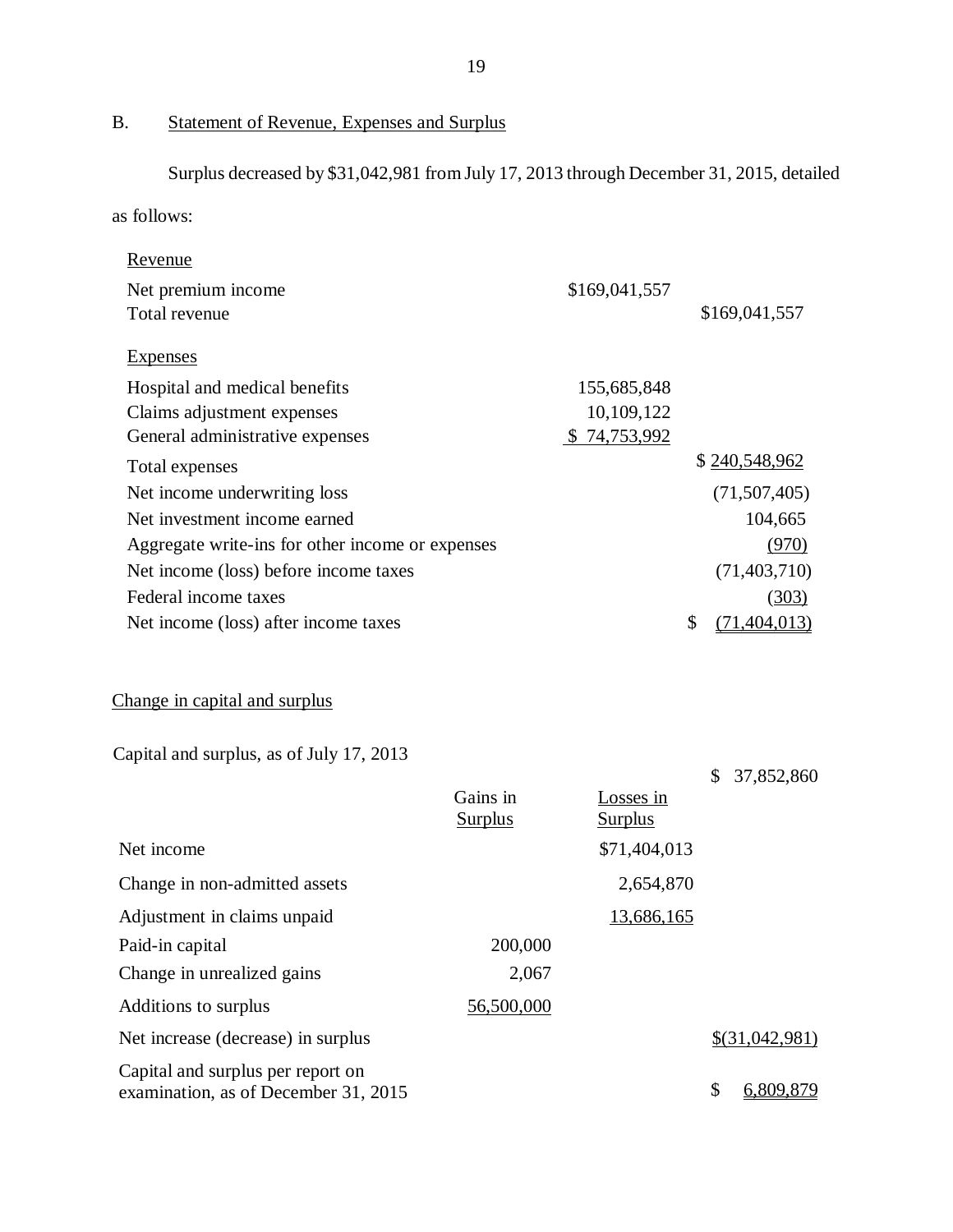- Note: 1. In 2015 the Company erroneously reported furniture & equipment in the amount \$1,542,405 as admitted asset. On January 18, 2017, the Company filed an amendment to non-admit the \$1,542,405, which changed the total capital and surplus to \$20,496,045.
	- 2. The Department actuary had arrived at a shortfall of \$13,686,166, including \$7,576,389 for a Premium Deficiency Reserve (PDR), which decreases the capital and surplus to \$6,809,879 (\$20,496,045 less \$13,686,166). The claim reserves reported by CareConnect as of December 31, 2015 is \$24,442,254.

#### **4. CLAIMS UNPAID**

The examination liability of \$30,552,031 for the above captioned account is \$6,109,777 greater than the \$24,442,254 reported by the Company in its filed annual statement as of December 31, 2015.

The examination analysis of the captioned account was conducted in accordance with generally accepted actuarial principles and practices and was based on statistical information contained in the Company's internal records and in its filed annual and quarterly statements, as well as additional information provided by the Company.

The examination reserve was based upon actual payments made through a point in time, plus an estimate for claims remaining unpaid at that date. Such estimate was calculated based on actuarial principles which utilized the Company's experience in projecting the ultimate cost of claims incurred on or prior to December 31, 2015.

## **5. PREMIUM DEFICIENCY RESERVE**

The Company reported no liability under this caption as of the examination date. This examination has established the captioned liability in the amount of \$7,576,389.

It was noted that the Company had incurred an underwriting loss of \$31,908,752 as of December 31, 2015. As a result, the above premium deficiency reserve was established in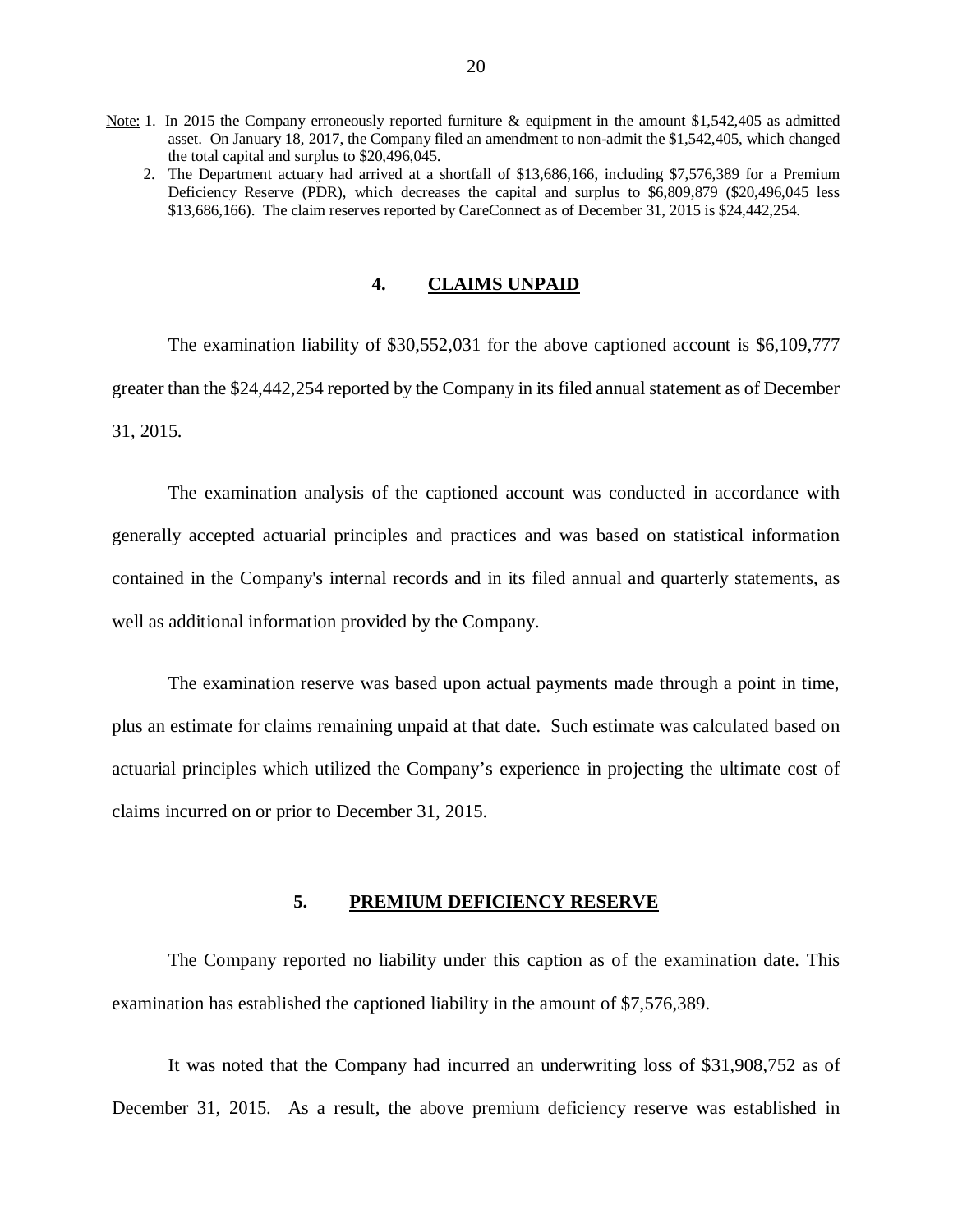accordance with the provisions of Paragraph 18 of the Statements of Statutory Accounting Principles No. 54 (SSAP No. 54) of the NAIC Accounting Practices and Procedures Manual, which states:

> "When the expected claims payments or incurred costs, claim adjustment expenses and administration costs exceed the premiums to be collected for the remainder of a contract period, a premium deficiency reserve shall be recognized by recording an additional liability for the deficiency, with a corresponding charge to operations. For purposes of determining if a premium deficiency exists, contracts shall be grouped in a manner consistent with how policies are marketed, serviced and measured. A liability shall be recognized for each grouping where a premium deficiency is indicated. Deficiencies shall not be offset by anticipated profits in other policy groupings. Such accruals shall be made for any loss contracts, even if the contract period has not yet started."

It is recommended that CareConnect comply with the provisions of Paragraph 18 of SSAP No. 54 of the NAIC Accounting Practices and Procedures Manual by establishing the requisite liability.

# **6. MARKET CONDUCT ACTIVITIES**

In the course of this examination, a review was made of the manner in which the Company conducts its business and fulfills its contractual obligations to policyholders and claimants. This market conduct examination was general in nature and is not construed to encompass the more precise scope of a targeted market conduct examination.

The general review was directed at practices of the Company in the following major areas:

- Prompt Pay Law
- Explanation of Benefits
- Grievance/Utilization Review
- Agents & brokers
- Claims & Policy Forms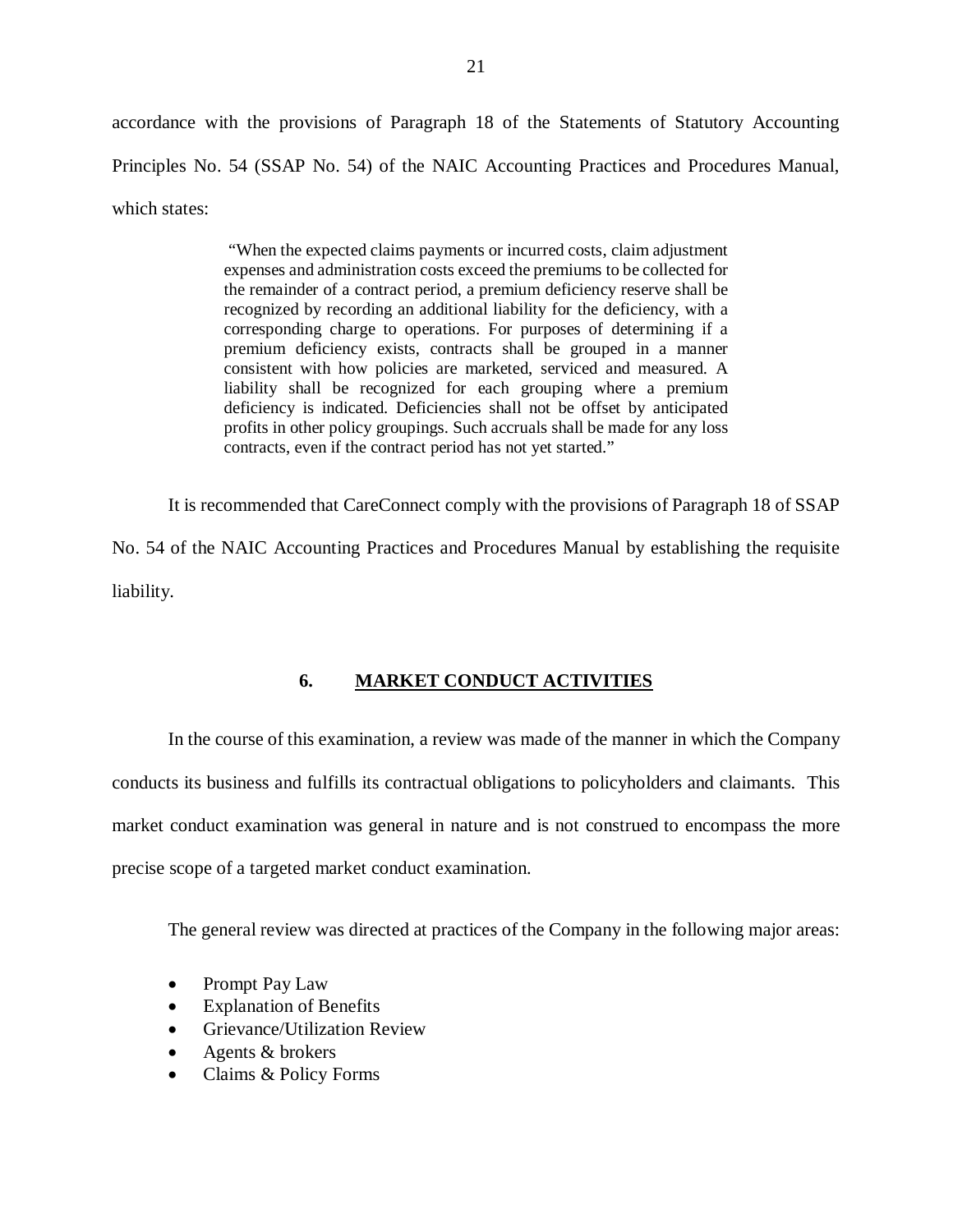#### A. Prompt Pay Law

Sections 3224-a(a) and (b) of the New York Insurance Law state:

"In the processing of all health care claims submitted under contracts or agreements issued or entered into pursuant to this article and articles forty-two, forty-three and forty-seven of this chapter and article forty-four of the public health law and all bills for health care services rendered by health care providers pursuant to such contracts or agreements, any insurer or organization or corporation licensed or certified pursuant to article forty-three or forty-seven of this chapter or article forty-four of the public health law shall adhere to the following standards:

(a) Except in a case where the obligation of an insurer or an organization or corporation licensed or certified pursuant to article forty-three or forty-seven of this chapter or article forty-four of the public health law to pay a claim submitted by a policyholder or person covered under such policy ("covered person") or make a payment to a health care provider is not reasonably clear, or when there is a reasonable basis supported by specific information available for review by the superintendent that such claim or bill for health care services rendered was submitted fraudulently, such insurer or organization or corporation shall pay the claim to a policyholder or covered person or make a payment to a health care provider within thirty days of receipt of a claim or bill for services rendered that is transmitted via the internet or electronic mail, or forty-five days of receipt of a claim or bill for services rendered that is submitted by other means, such as paper or facsimile.

(b) In a case where the obligation of an insurer or an organization or corporation licensed or certified pursuant to article forty-three or forty-seven of this chapter or article forty-four of the public health law to pay a claim or make a payment for health care services rendered is not reasonably clear due to a good faith dispute regarding the eligibility of a person for coverage, the liability of another insurer or corporation or organization for all or part of the claim, the amount of the claim, the benefits covered under a contract or agreement, or the manner in which services were accessed or provided, an insurer or organization or corporation shall pay any undisputed portion of the claim in accordance with this subsection and notify the policyholder, covered person or health care provider in writing within thirty calendar days of the receipt of the claim:

(1) that it is not obligated to pay the claim or make the medical payment, stating the specific reasons why it is not liable; or

(2) to request all additional information needed to determine liability to pay the claim or make the health care payment. Upon receipt of the information requested in paragraph two of this subsection or an appeal of a claim or bill for health care services denied pursuant to paragraph one of this subsection, an insurer or organization or corporation licensed or certified pursuant to article forty-three or forty-seven of this chapter or article forty-four of the public health law shall comply with subsection (a) of this section. "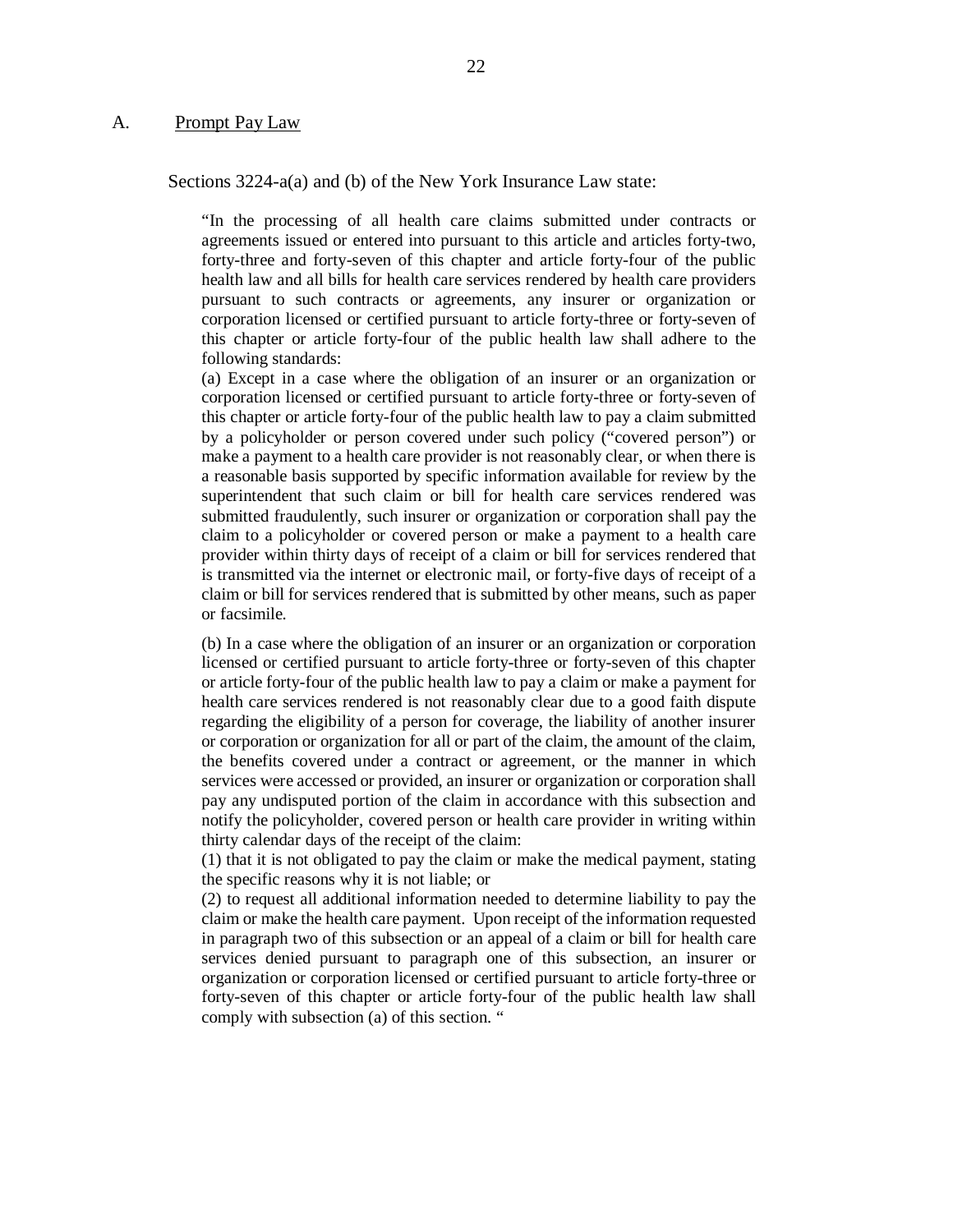In 2015, the Company processed 420,422 claims, 15,648 of these claims that were submitted electronically were found to have taken more than 30 days to be processed. A sample of 167 claims was selected for further review, of which, 98 claims were found to be in violation of Sections 3224-a(a) and (b) of the New York Insurance Law.

The following charts illustrate the Company's compliance with the Prompt Pay Law, as determined by this examination:

| Total population of claims                  | 420,422 |
|---------------------------------------------|---------|
| Population of claims processed past 30 days | 15,648  |
| Sample size                                 | 167     |
| Number of claims with violations            | 98      |
| <b>Calculated violation rate</b>            | 58.68%  |
| <b>Upper violation limit</b>                | 66.14%  |
| Lower violation limit                       | 51.22%  |
| <b>Calculated claims in violation</b>       | 9,182   |
| Upper limit claims in error                 | 10,350  |
| Lower limit claims in error                 | 8,015   |

**Summary of Violations of Section 3224-a(a) and (b) of the New York Insurance Law**

**Note**: The upper and lower violation limits represent the range of potential violation (e.g., if 100 samples were selected, the rate of violation would fall between these limits 95 times).

It is recommended that the Company comply with Sections 3224-a(a) and (b) of the New York Insurance Law by paying any undisputed portion of a claim to a policyholder or covered person or make a payment to a health care provider within thirty days of receipt of a claim for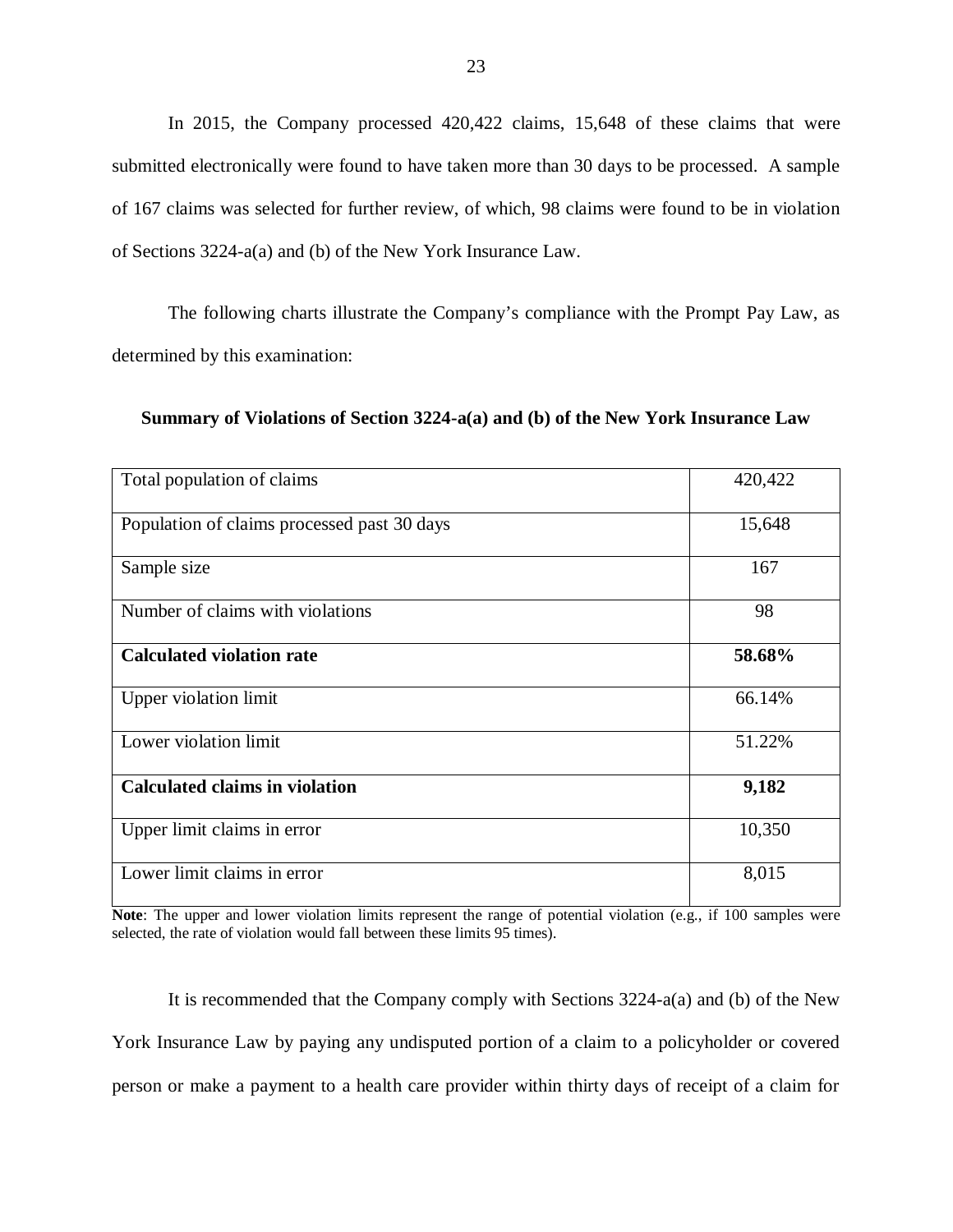services rendered that is transmitted via the internet or electronic mail or forty-five days of receipt for a claim for services rendered that is submitted by other means, such as paper or facsimile, and, where applicable, notify the policyholder, covered person or health care provider in writing within thirty calendar days of receipt of the claim: (1) that it is not obligated to pay the claim or make the medical payment, stating the specific reasons why it is not liable;  or (2) to request all additional information needed to determine liability to pay the claim or make the health care payment.

#### B. Grievance /Utilization Review

Section 210(b) of the New York Insurance Law states:

"(b) Beginning September first, nineteen hundred ninety-nine and annually thereafter, the superintendent shall include in such guide, and insurers and entities certified pursuant to article forty-four of the public health law shall provide to the superintendent the information required for such guide in a timely fashion, the following information:

(1) The number of grievances filed pursuant to section forty-four hundred eight-a of the public health law or article forty-eight of this chapter and the number of such grievances in which an adverse determination of the insurer or entity was reversed in whole or in part versus the number of such determinations which were upheld; and

(2) The number of appeals to utilization review determinations which were filed pursuant to article forty-nine of the public health law or article fortynine of this chapter and the number of such determinations which were reversed versus the number of such determinations which were upheld."

The Company submitted 290 utilization review appeal cases and 696 grievance cases as of

December 31, 2015. However, the Exhibit of Grievances and Utilization Review Appeals – Part

Two of its 2015 New York Supplement filing shows that the Company reported 329 utilization

review appeal cases closed and 64 grievance cases closed in 2015. This is a difference of 39

utilization review appeal cases and 631 grievance cases.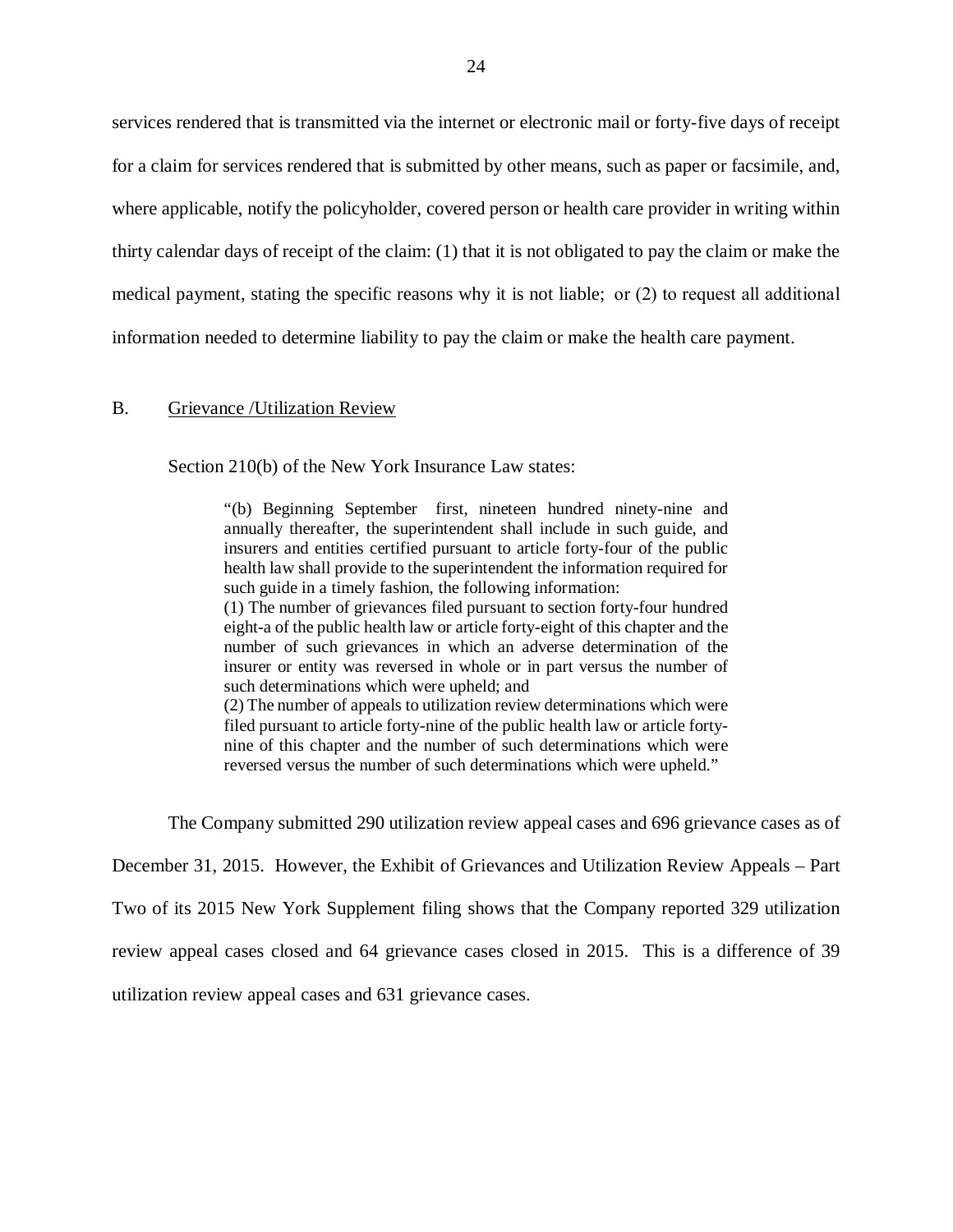It is recommended that the Company comply with the requirements of Section 210(b) of the New York Insurance Law by providing the Department an accurate account of utilization review appeals and grievance cases.

Section 4901(a) of the New York Insurance Law states:

"(a) Every utilization review agent shall biennially report to the superintendent of financial services, in a statement subscribed and affirmed as true under the penalties of perjury, the information required pursuant to subsection (b) of this section."

The Company did not issue a biennial report to the Superintendent during the years under

examination, in violation of Section 4901(a) of the New York Insurance Law.

It is recommended that the Company comply with the requirements of Section 4901(a) of

the New York Insurance Law by filing with the Department a utilization review biennial report

containing the 13 items listed in Section 4901(b) of the New York Insurance Law describing its

utilization plan.

Section 4903(b) of the New York Insurance Law states, in part:

"(b)(1) A utilization review agent shall make a utilization review determination involving health care services which require pre-authorization and provide notice of a determination to the insured or insured's designee and the insured's health care provider by telephone and in writing within three business days of receipt of the necessary information. To the extent practicable, such written notification to the enrollee's health care provider shall be transmitted electronically, in a manner and in a form agreed upon by the parties. The notification shall identify: (i) whether the services are considered in-network or out-of-network; (ii) whether the insured will be held harmless for the services and not be responsible for any payment, other than any applicable co-payment, co-insurance or deductible; (iii) as applicable, the dollar amount the health care plan will pay if the service is out-of-network; and (iv) as applicable, information explaining how an insured may determine the anticipated out-of-pocket cost for out-of-network health care services in a geographical area or zip code based upon the difference between what the health care plan will reimburse for out-ofnetwork health care services and the usual and customary cost for out-of-network health care services."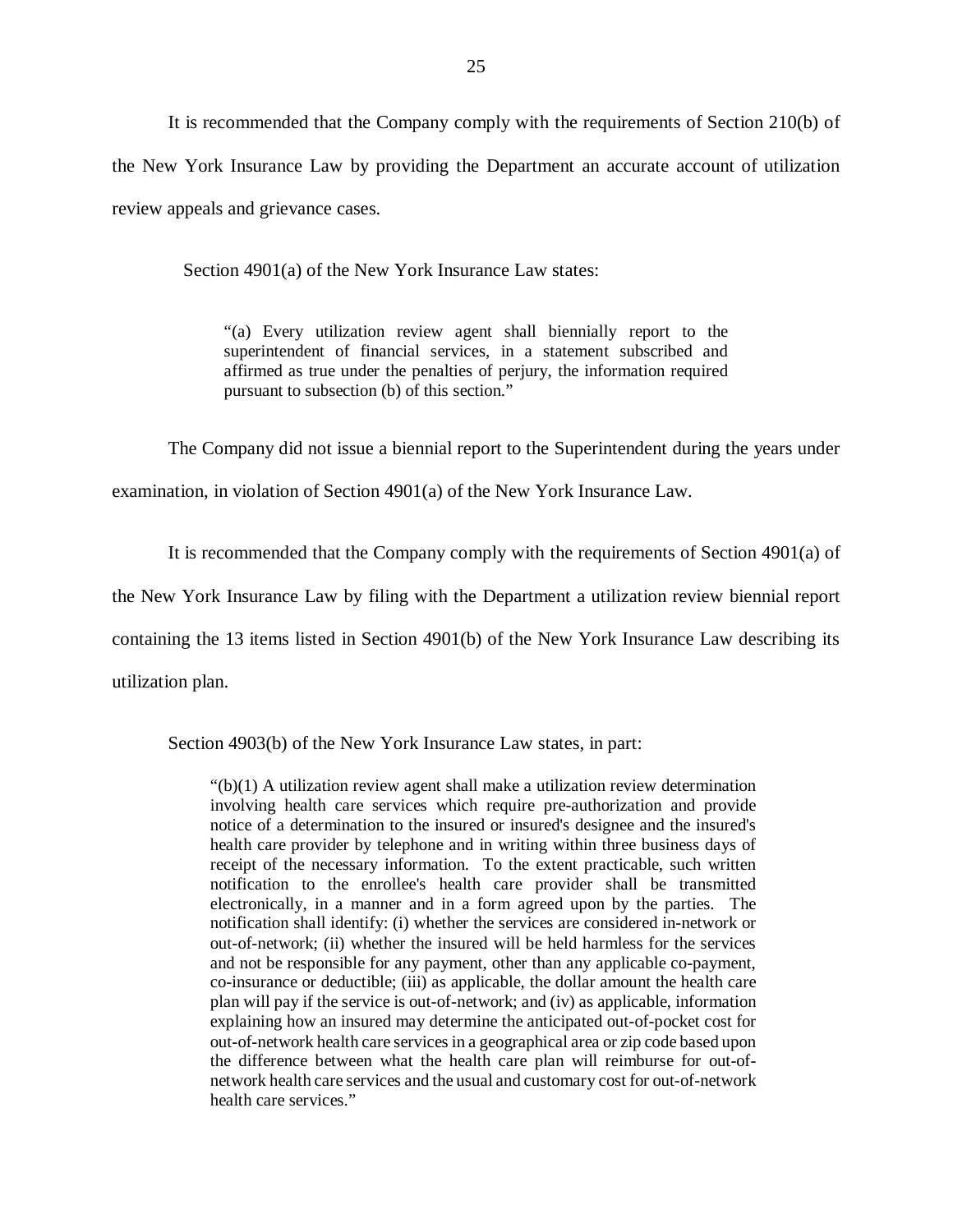The company classified most of its pre-service utilization cases as post-service. As a result, the cases appeared to be less urgent and allowed for more time to process, in violation of Section 4903(b) of the New York Insurance Law.

It is recommended that the Company comply with the requirements of Section 4903(b) of the New York Insurance Law by making utilization review determinations involving health care services, which require pre-authorization and providing notice of a determination to the insured or insured's designee and the insured's health care provider by telephone and in writing within three business days of receipt of the necessary information.

#### C. Agents and Brokers

#### Section 2114(a)(3) of the New York Insurance Law states:

"(3) No insurer, fraternal benefit society or health maintenance organization doing business in this state and no agent or other representative thereof shall pay any commission or other compensation to any person, firm, association or corporation for services in soliciting, negotiating or selling in this state any new contract of accident or health insurance or any new health maintenance organization contract, except to a licensed accident and health insurance agent of such insurer, such society or health maintenance organization, or to a licensed insurance broker of this state, and except to a person described in paragraph two or three of subsection (a) of section two thousand one hundred one of this article."

The examination noted that, as of December 31, 2015, some producers not licensed as accident and health insurance agents were selling the Company's products, in violation of Section 2114(a)(3) of the New York Insurance Law.

It is recommended that the Company comply with the requirements of Section 2114(a)(3) of the New York Insurance Law by paying commissions for services in soliciting, negotiating or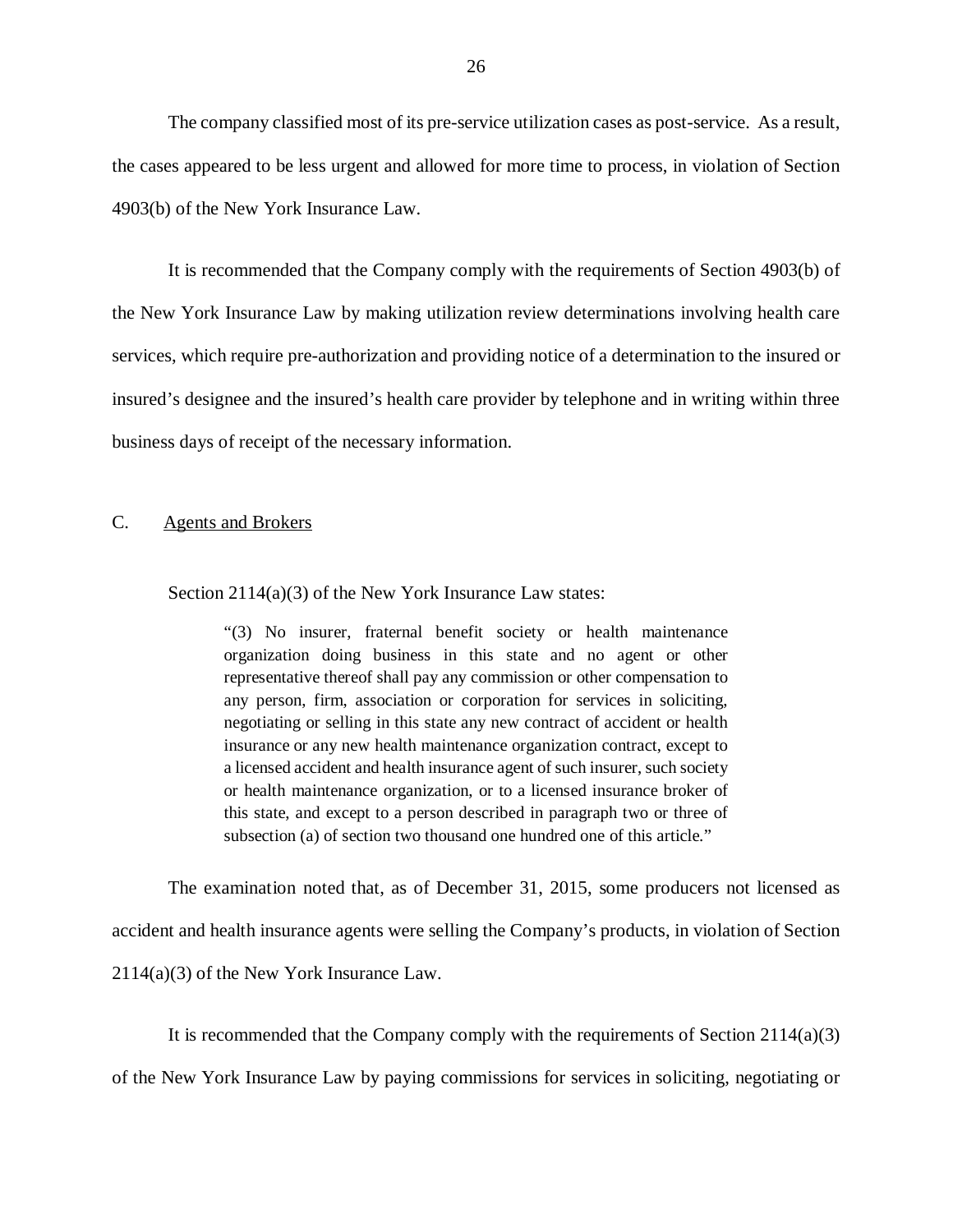selling in this state any new contract of accident or health insurance only to producers who are properly licensed to sell its products.

Section 2112(a) of the New York Insurance Law states:

"(a) Every insurer, fraternal benefit society or health maintenance organization doing business in this state shall file a certificate of appointment in such form as the superintendent may prescribe in order to appoint insurance agents or, in the case of a title insurance corporation, title insurance agents, to represent such insurer, fraternal benefit society or health maintenance organization."

The examination noted that, in several instances, the Company did not file a certificate of

appointment with the Department when appointing its agents, in violation of Section 2112(a) of

the New York Insurance Law.

It is recommended that the Company comply with the requirements of Section 2112(a) of

the New York Insurance Law by filing a certificate of appointment with the Department when

appointing insurance agents to sell its policies.

Section 2112(d) of the New York Insurance Law states:

"(d) Every insurer, fraternal benefit society or health maintenance organization or insurance producer or the authorized representative of the insurer, fraternal benefit society, health maintenance organization or insurance producer doing business in this state shall, upon termination of the certificate of appointment as set forth in subsection (a) of this section of any insurance agent, or title insurance agent licensed in this state, or upon termination for cause for activities as set forth in subsection (a) of section two thousand one hundred ten of this article, of the certificate of appointment, of employment, of a contract or other insurance business relationship with any insurance producer, file with the superintendent within thirty days a statement, in such form as the superintendent may prescribe, of the facts relative to such termination for cause. The insurer, fraternal benefit society, health maintenance organization, insurance producer or the authorized representative of the insurer, fraternal benefit society, health maintenance organization or insurance producer shall provide, within fifteen days after notification has been sent to the superintendent, a copy of the statement filed with the superintendent to the insurance producer at his, or her or its last known address by certified mail, return receipt requested, postage prepaid or by overnight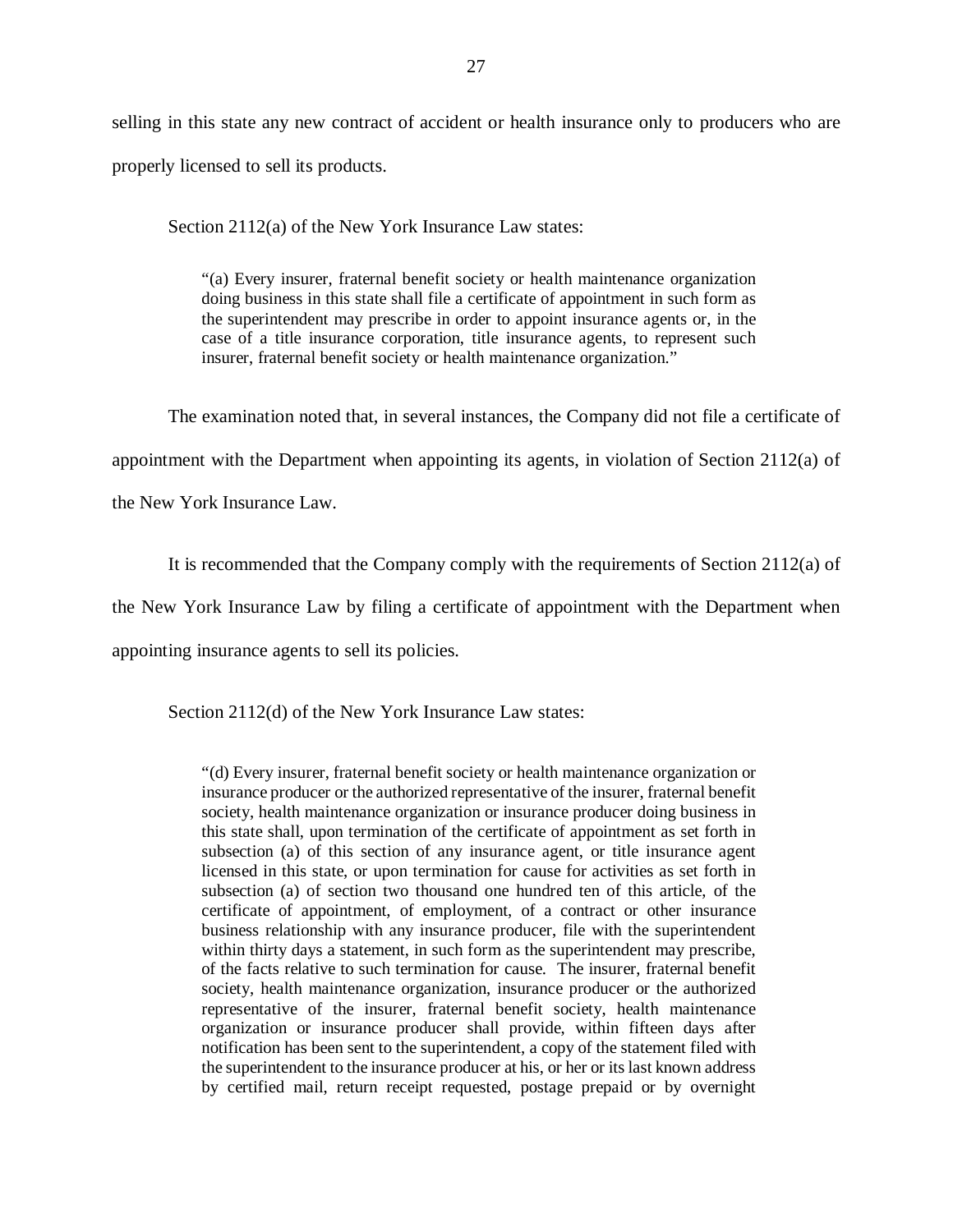delivery using a nationally recognized carrier. Every statement made pursuant to this subsection shall be deemed a privileged communication."

It was noted that the Company has not filed producer termination notices with the Department, in violation of Section 2112(d) of the New York Insurance Law.

It is recommended that the Company comply with the requirements of Section 2112(d) of

the New York Insurance Law by filing with the Department within 30 days of the termination of

its producers a statement of the facts relative to the termination.

Section  $4235(h)(1)$  of the New York Insurance Law states:

"(h)(1) Each domestic insurer and each foreign or alien insurer doing business in this state shall file with the superintendent its schedules of premium rates, rules and classification of risks for use in connection with the issuance of its policies of group accident, group health or group accident and health insurance, and of its rates of commissions, compensation or other fees or allowances to agents and brokers pertaining to the solicitation or sale of such insurance and of such fees or allowances, exclusive of amounts payable to persons who are in the regular employ of the insurer, other than as agent or broker to any individuals, firms or corporations pertaining to such class of business, whether transacted within or without the state. A group accident and health insurance policy providing disability and family leave benefits pursuant to article nine of the workers' compensation law shall be subject to the requirements of subsection (n) of this section."

During the years under examination, the Company paid commission rates that are not in compliance with the commission schedules that were approved by the Department, in violation of Section 4235(h)(1) of the New York Insurance Law.

It is recommended that the Company comply the requirements of with Section 4235(h)(1)

of the New York Insurance Law by paying to its producers commission rates that are based on a

commission schedule approved by the Department.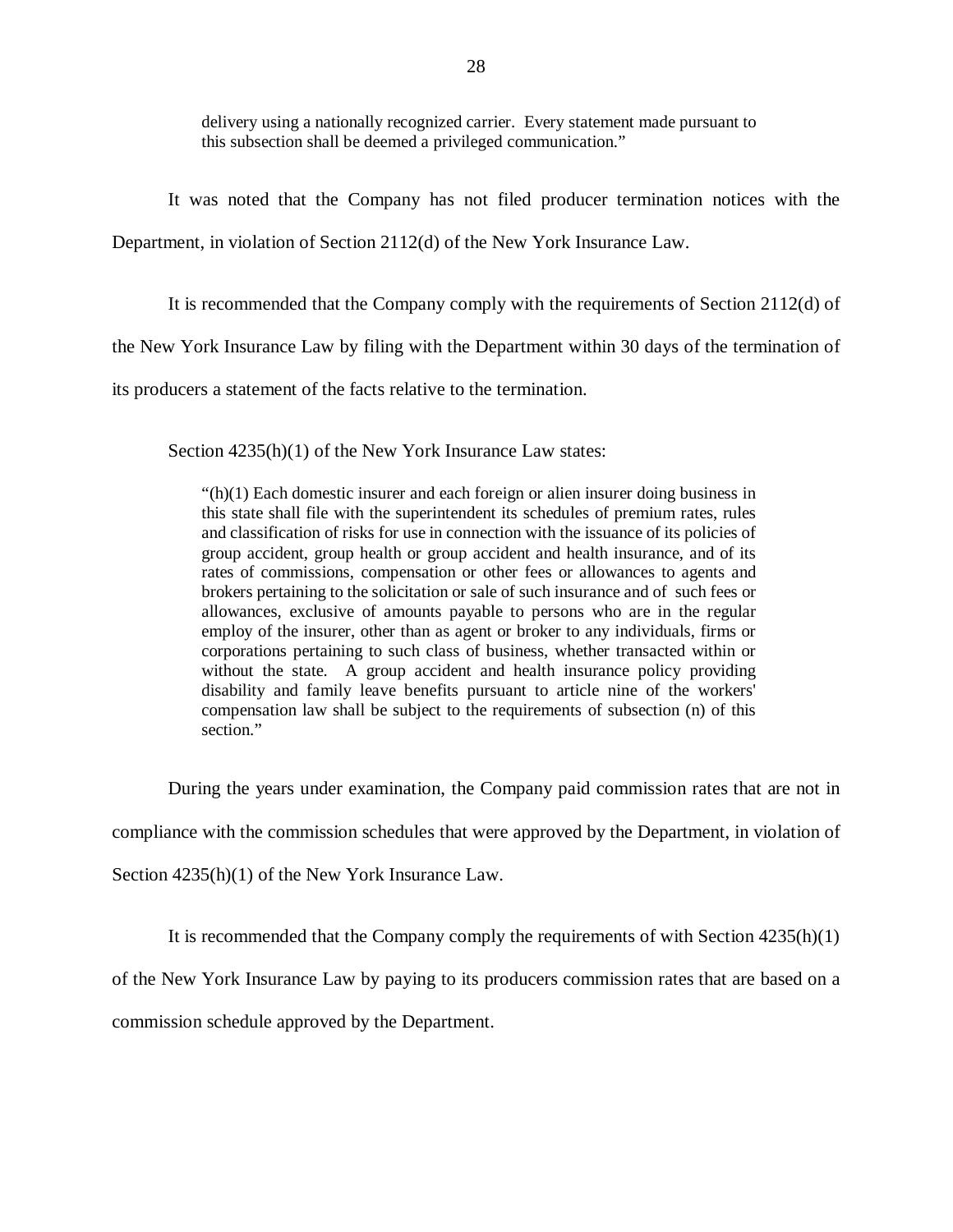## **7. SUBSEQUENT EVENTS**

Section  $4235(h)(1)$  of the New York Insurance Law states:

"(h)(1) Each domestic insurer and each foreign or alien insurer doing business in this state shall file with the superintendent its schedules of premium rates, rules and classification of risks for use in connection with the issuance of its policies of group accident, group health or group accident and health insurance, and of its rates of commissions, compensation or other fees or allowances to agents and brokers pertaining to the solicitation or sale of such insurance and of such fees or allowances, exclusive of amounts payable to persons who are in the regular employ of the insurer, other than as agent or broker to any individuals, firms or corporations pertaining to such class of business, whether transacted within or without the state. A group accident and health insurance policy providing disability and family leave benefits pursuant to article nine of the workers' compensation law shall be subject to the requirements of subsection (n) of this section."

1. The Company initiated an incentive program whereby CareConnect is offering a bonus to brokers who encourage their members who are associated with policies written with an effective date between January 1, 2016 and December 31, 2016 to visit a Primary Care Physician (PCP) for their annual physical before December 31, 2016. While CareConnect did not pay any commissions pursuant to this program, brokers were contacting members regarding the program although it did not have the Department approval, in violation of Section 4235(h)(1) of the New York Insurance Law.

It is recommended that the Company comply with the requirements of Section 4235(h)(1) of the New York Insurance Law by ceasing to pay or offer to pay to brokers commission, compensation or other fees or allowances which were not filed with the Department.

2. As of December 31, 2015, the Company reported a capital and surplus in the amount of \$22,038,450. Then, on January 1, 2017, the Company filed an amendment to its 2015 NAIC annual statement to non-admit furniture in the amount of \$1,542,405. Consequently, the Company's capital and surplus decreased to \$20,496,045. As of September 30, 2016,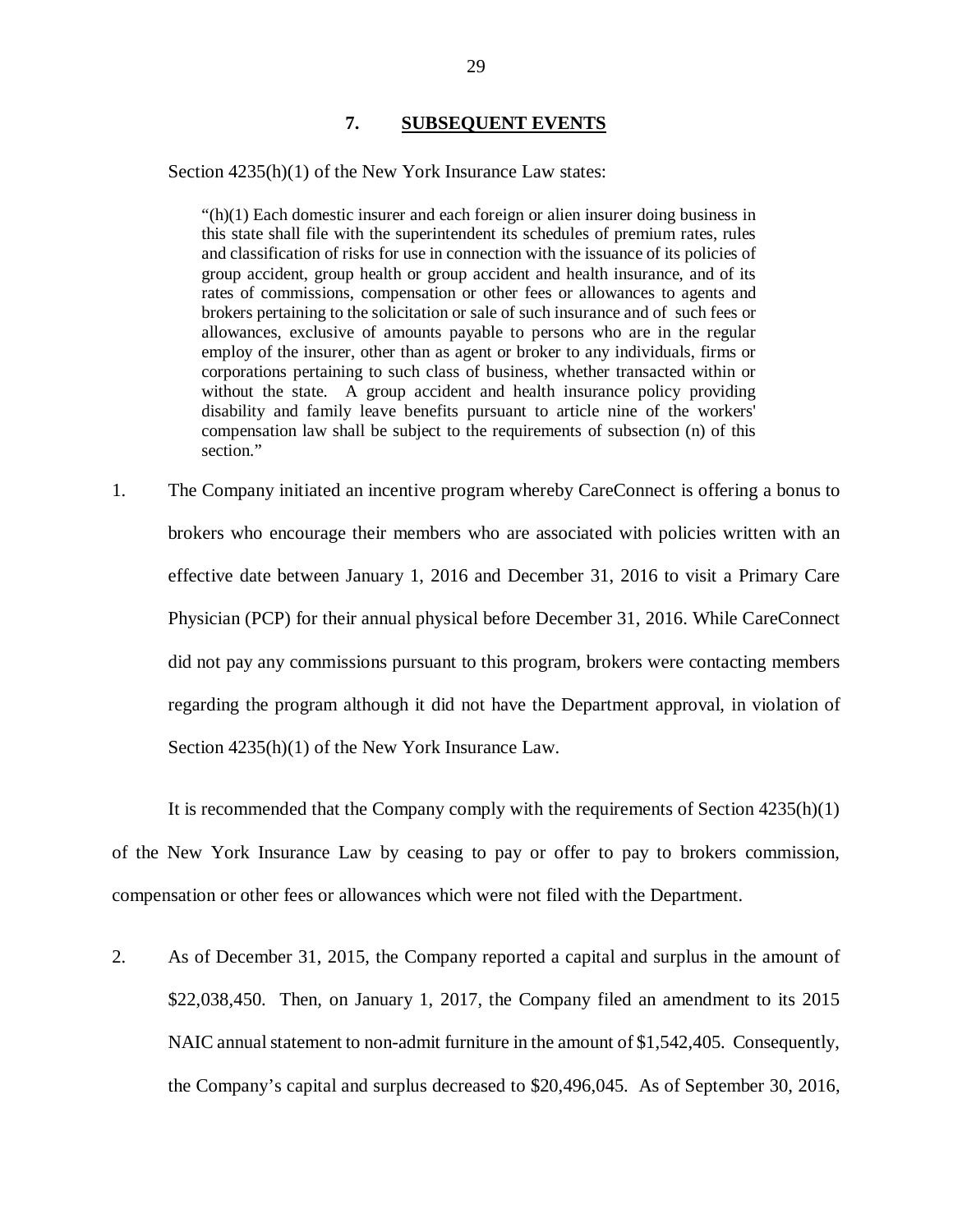the Company reported capital and surplus in the amount of \$3,577,066. On December 7, 2016, the Company received a capital contribution of \$69,000,000 from the intermediate Parent. As of December 7, 2016, the Company had received a total Paid in Capital  $\&$ Contribution of \$243,453,931.

In August 2017, the parent, Northwell Health, Inc. ("Northwell") Board of Trustees determined that Northwell could not continue to support the CareConnect's business and, therefore, requested permission from the Department for CareConnect to withdraw from the market. On September 28, 2017, DFS approved the Company's withdrawal plans.

3. The Company's Risk-Based Capital (RBC) ratio was 367.84% as of December 31, 2015. However, as of December 31, 2016, the Company was at an RBC "Company Action Level" with a ratio of 185.4%.

By resolution dated January 30, 2018, submitted to and approved by the Department, the Parent has agreed to provide cash and/or other assets in an amount sufficient to keep CareConnect's risk-based capital, at all times, above a company action level event. Parent has also agreed to provide cash and/or other assets sufficient to pay any and all obligations and liabilities of CareConnect through the completion of the liquidation process.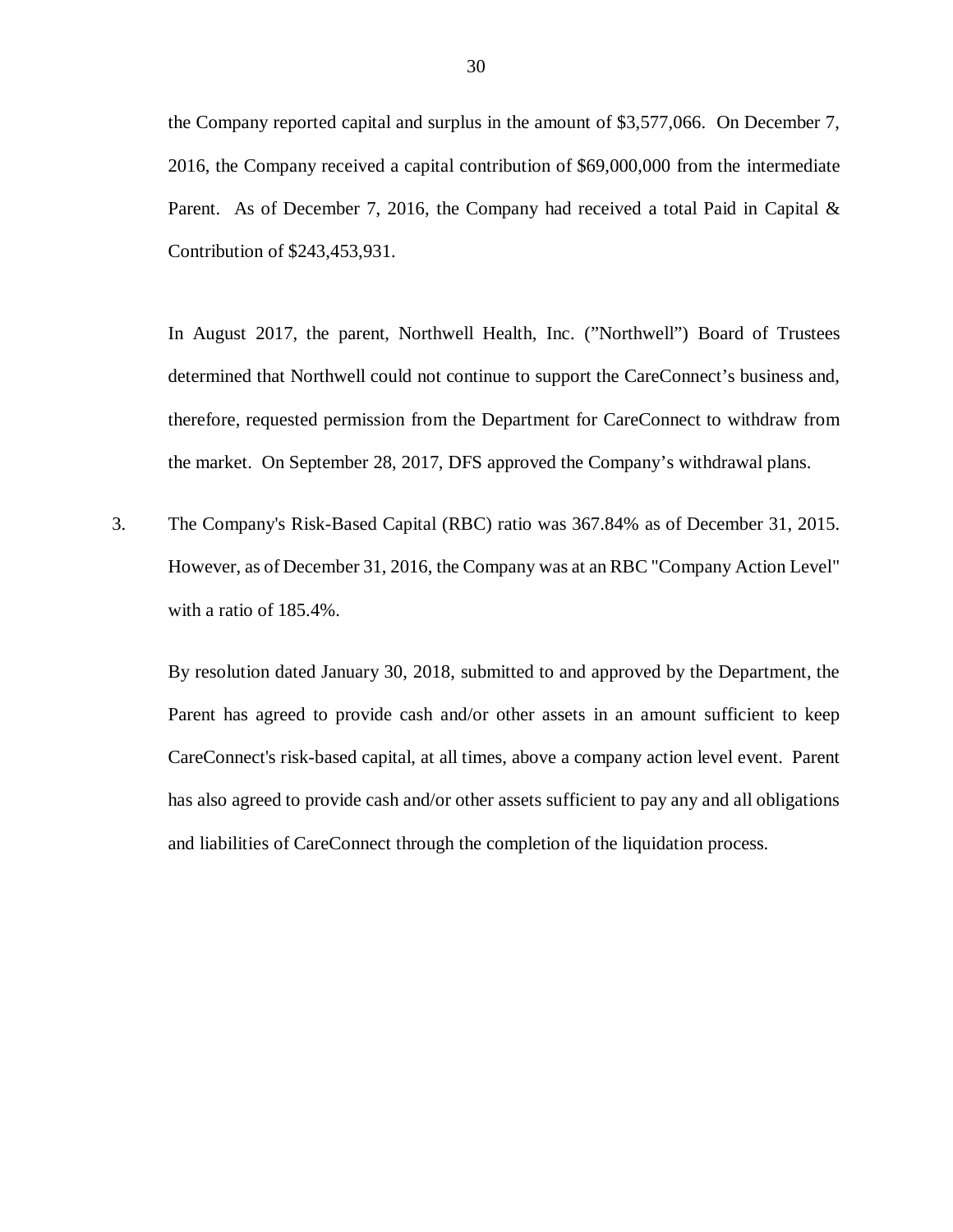# **8. SUMMARY OF COMMENTS AND RECOMMENDATIONS**

## **ITEM PAGE NO.**

## A. Corporate Governance

- i. It is recommended that the Company hold board meetings at least every quarter, in addition to an annual meeting, so that directors can discharge their responsibility to oversee the company's operations, strategies and policies, and so that individual directors can report on their particular areas of responsibility. 6
- ii. It is recommended that the Company, to achieve an effective organizational independence for its internal audit function, follow the guidelines of Section 1100 of the IIA's International Standards for the Professional Practice of Internal Auditing by having the Company's Director of Internal Audit report functionally to the board or Audit Committee and administratively to a C-level officer. 6
- iii. It is recommended that, at a minimum, members of the CareConnect audit committee attend Northwell's Audit and Compliance committee meetings, especially when CareConnect related issues and audits are on the agenda. 7

# B. Holding Company System

- i. It is recommended that the Company comply with the requirements of Section 1505(d)(3) of the New York Insurance Law by submitting the Employee Transfer Agreement, the Leased Employee Services Agreement, the Amended and Restated Leased Employee Services Agreement and the Provider Agreement and all other relevant agreements with affiliates to the Department for its review and approval. 14
- ii. It is recommended that the Company use fees that are supported by the respective service agreements when paying its affiliates for services provided in relation to the terms of those agreements to avoid potential violations of Parts 105-109 of Insurance Regulation No. 30. 14
- iii. It is recommended that the Company comply with Parts  $109.3(d)$  and (e) of Insurance Regulation No. 30 by not using premiums or dollar volume of losses as a basis of allocation, except when specifically noted as a permissible basis or when the expense is incurred as a percentage of premiums or when the activities resulting in such expenses are influenced by the dollar amounts of losses. 15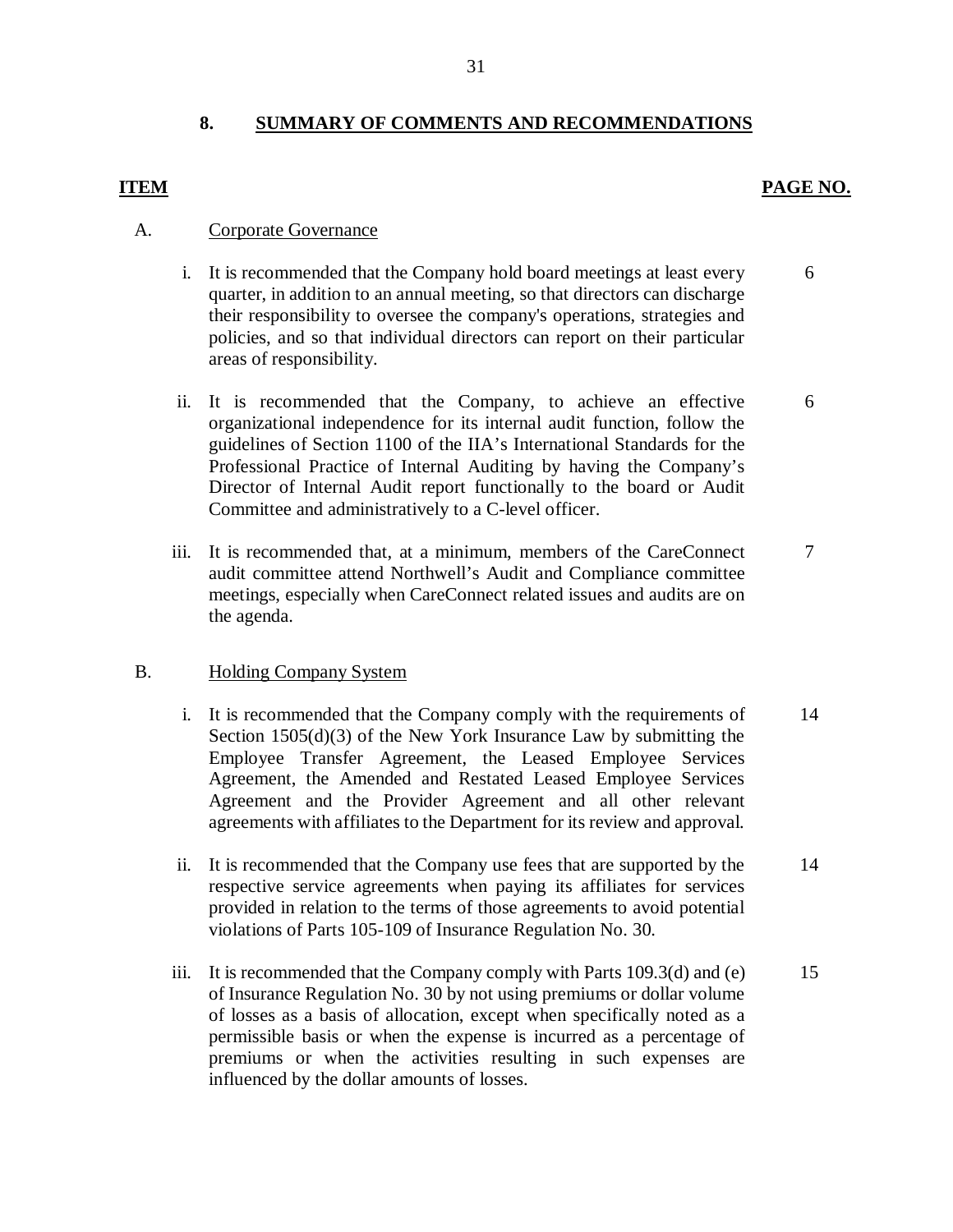23

# Holding Company System (Continued)

iv. It is recommended that the Company comply with the terms of service agreements by settling the charges within the timeframe prescribed by the agreements. 15

# C. Accounts and Records

- i. Management of CareConnect should implement controls over vendors' processes and procedures to mitigate risks, including, but not limited to (1) implementation of a formal monthly reconciliation process of premiums billed and received to enrollment records; (2) formal review of vendors' claims adjudication systems on a timely basis; (3) formal review process whereby a sample of claims are reviewed for proper payment; and (4) ensure that premiums are billed according to approved rates and that commissions paid to producers are calculated based on the premiums generated by the producers and the commission schedules approved by DFS. 15
- ii. It is recommended that the Company exercise greater care in processing its financial reporting. 16

# D. Premium Deficiency Reserve

It is recommended that CareConnect comply with the provisions of Paragraph 18 of SSAP No. 54 of the NAIC Accounting Practices and Procedures Manual by establishing the requisite liability. 21

# E. Prompt Pay Law

It is recommended that the Company comply with Sections 3224-a (a) and (b) of the New York Insurance Law by paying any undisputed portion of a claim to a policyholder or covered person or make a payment to a health care provider within thirty days of receipt of a claim for services rendered that is transmitted via the internet or electronic mail or forty-five days of receipt of a claim for services rendered that is submitted by other means, such as paper or facsimile..., and notifying the policyholder, covered person or health care provider in writing within thirty calendar days of the receipt of the claim: (1) that it is not obligated to pay the claim or make the medical payment, stating the specific reasons why it is not liable; or (2) to request all additional information needed to determine liability to pay the claim or make the health care payment.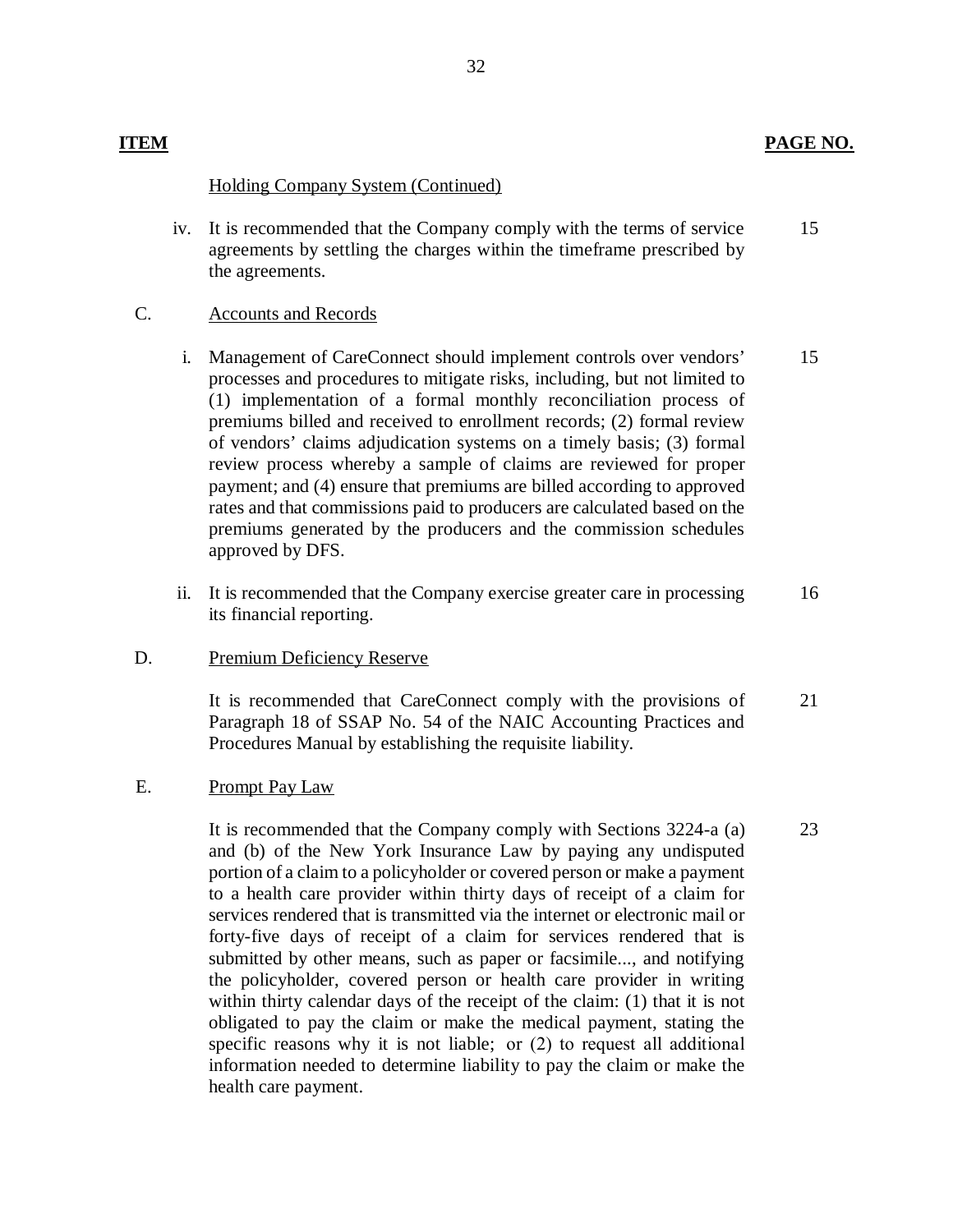# **ITEM PAGE NO.**

## F. Grievance/Utilization Review

- i. It is recommended that the Company comply with the requirements of Section 210(b) of the New York Insurance Law by providing the Department an accurate account of utilization review appeals and grievance cases. 25
- ii. It is recommended that the Company comply with Section 4901(a) of the New York Insurance Law by filing with the Department a utilization biennial report containing the 13 items listed in Section 4901(b) of the New York Insurance Law describing its utilization plan. 25
- iii. It is recommended that the Company comply with the requirements of Section 4903(b) of the New York Insurance Law by making utilization review determinations involving health care services, which require preauthorization and providing notice of a determination to the insured or insureds designee and the insureds health care provider by telephone and in writing within three business days of receipt of the necessary information. 26

### G. Agents and Brokers

- i. It is recommended that the Company comply with Section  $2114(a)(3)$  of the New York Insurance Law by paying commissions for services in soliciting, negotiating or selling in this state any new contract of accident or health insurance only to producers who are properly licensed to sell its products. 26
- ii. It is recommended that the Company comply with Section 2112(a) of the New York Insurance Law by filing a certificate of appointment with the Department when appointing insurance agents to sell its policies. 27
- iii. It is recommended that the Company comply with Section 2112(d) of the New York Insurance Law by filing with the Department within 30 days of the termination of its producers a statement of the facts relative to the termination. 28
- iv. It is recommended that the Company comply the requirements of with Section  $4235(h)(1)$  of the New York Insurance Law by paying to its producers commission rates that are based on a commission schedule approved by the Department. 28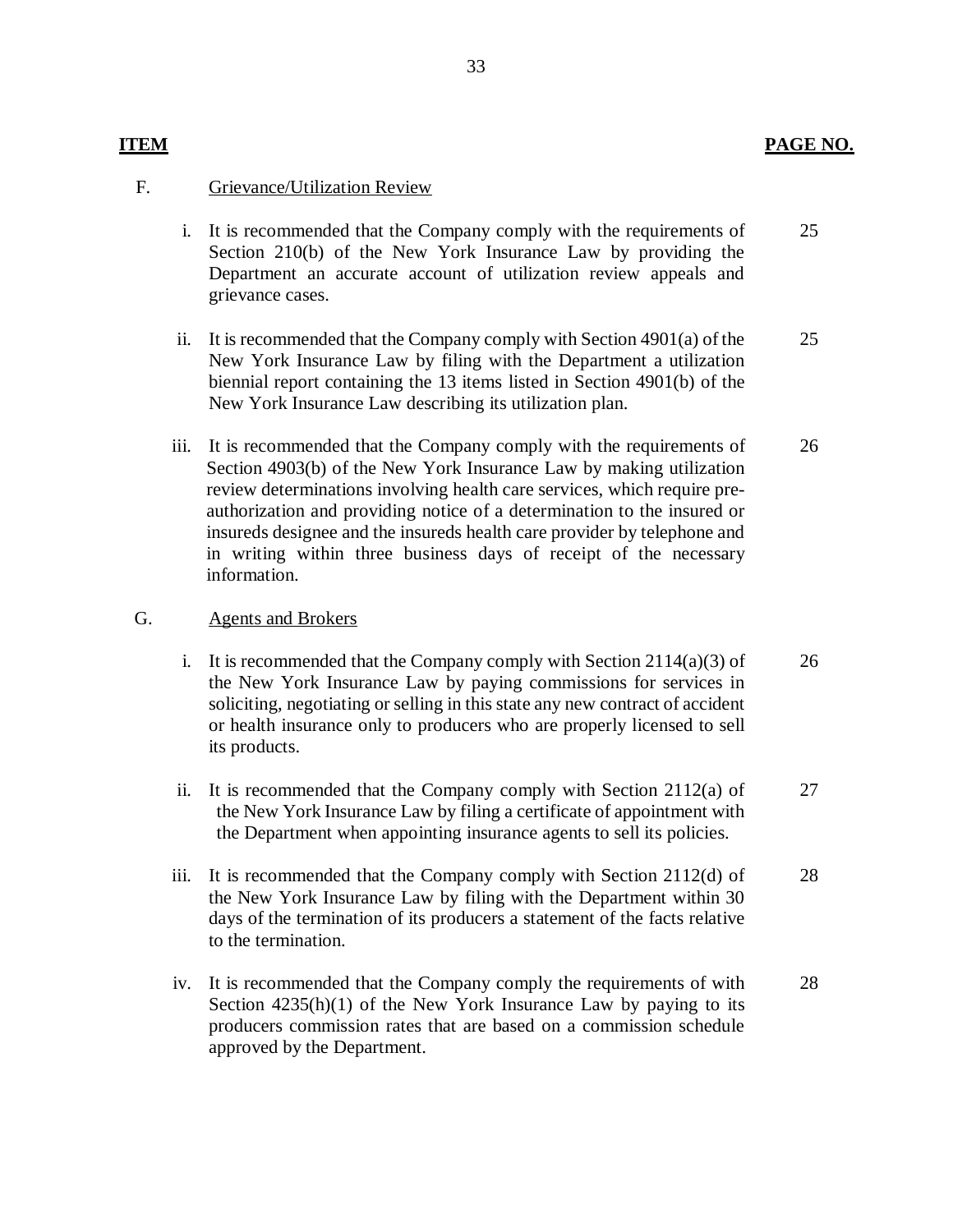# **ITEM PAGE NO.**

# H. Subsequent Events

It is recommended that the Company comply with the requirements of Section 4235(h)(1) of the New York Insurance Law by ceasing to pay or offer to pay to brokers commission, compensation or other fees or allowances which were not filed with the Department.

29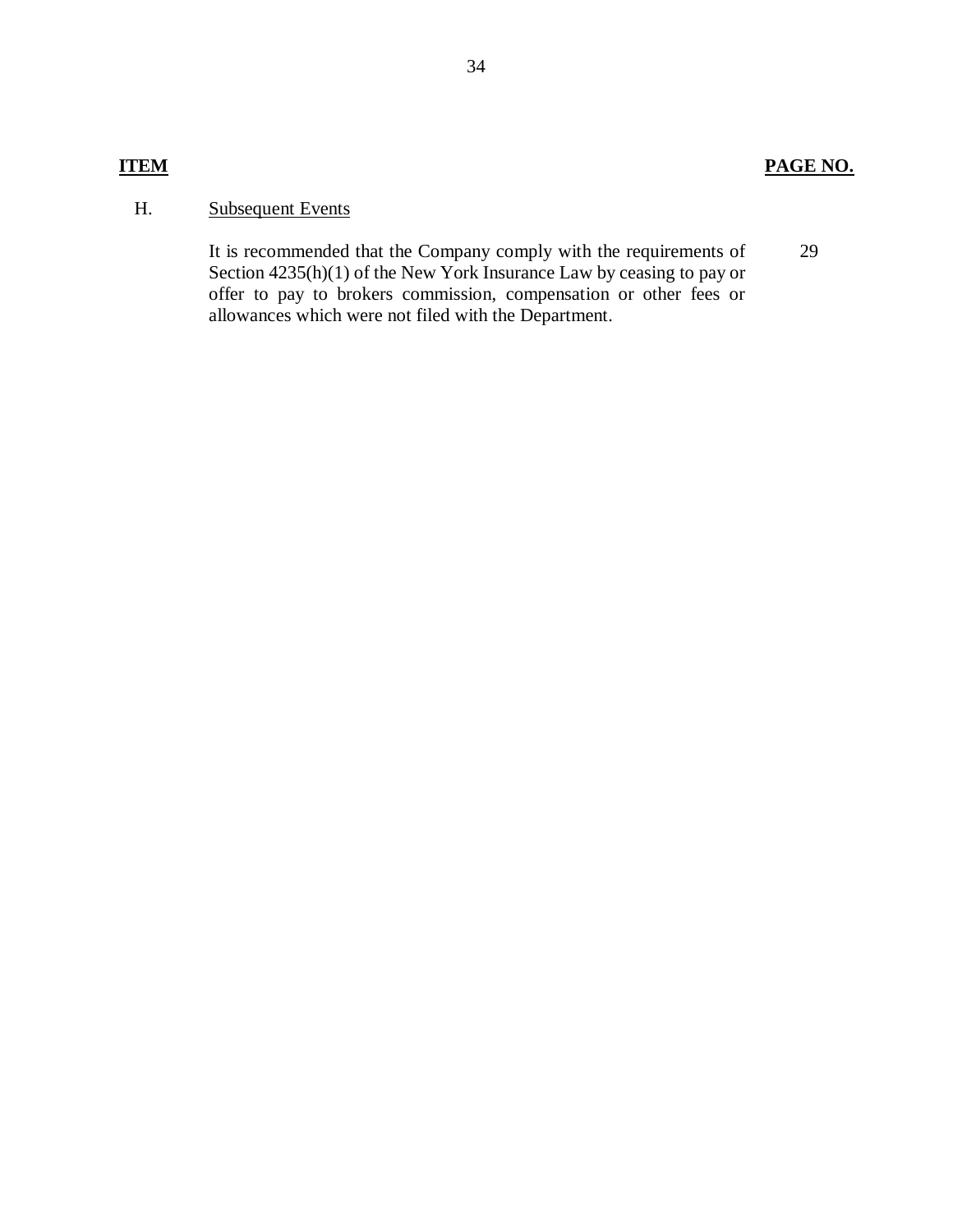Respectfully submitted,

\_\_\_\_\_\_\_\_\_\_\_\_\_\_\_\_\_\_\_\_\_ Edouard Medina Associate Insurance Examiner

STATE OF NEW YORK ) ) SS.  $\hspace{0.6cm}$ ) COUNTY OF NEW YORK)

Edouard Medina, being duly sworn, deposes and says that the foregoing report submitted by him is true to the best of his knowledge and belief.

> \_\_\_\_\_\_\_\_\_\_\_\_\_\_\_\_\_\_ Edouard Medina

Subscribed and sworn to before me

This\_\_\_\_\_\_\_\_ day of\_\_\_\_\_\_\_\_\_2018